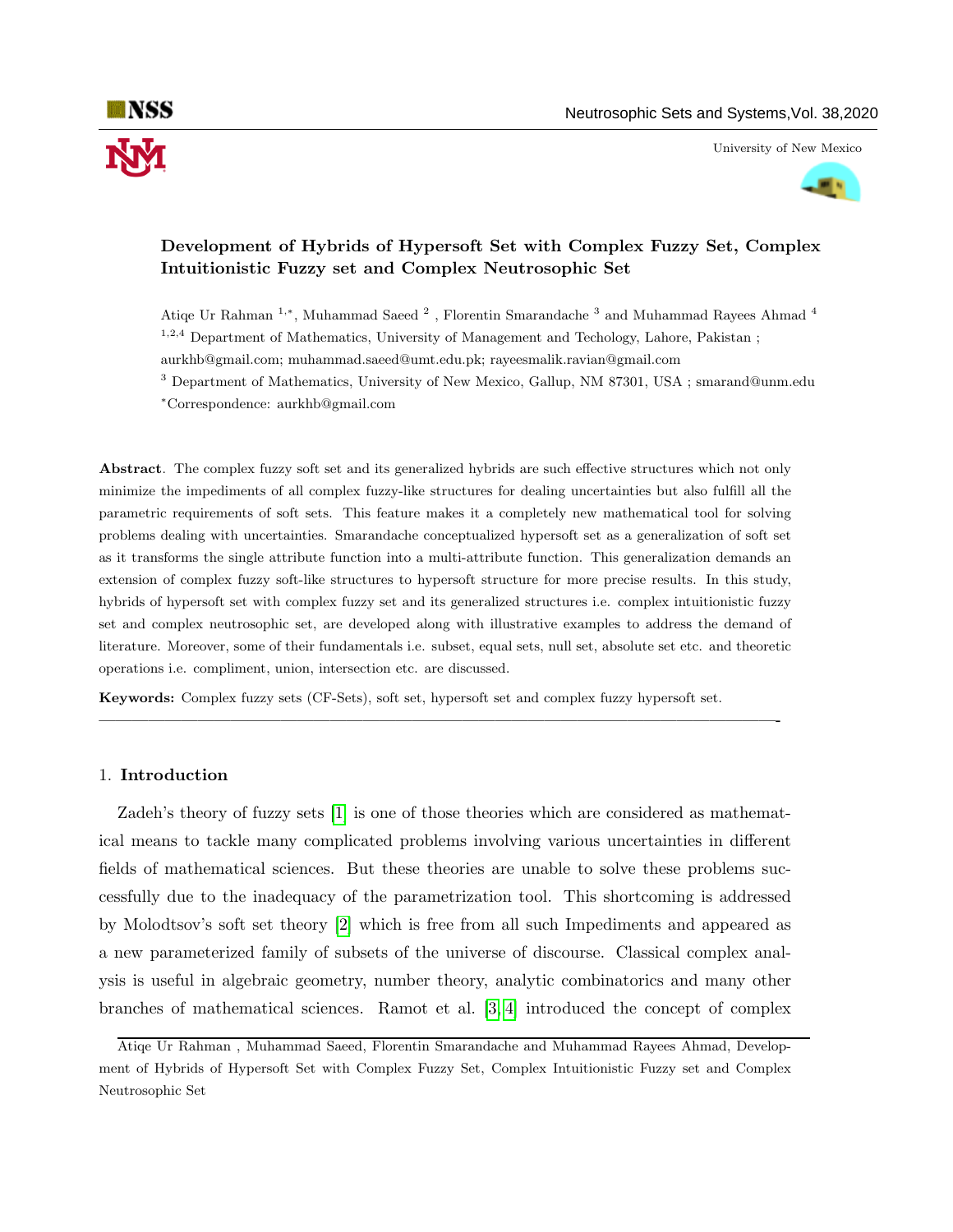fuzzy set (CF-set) to tackle the problems of complex analysis under fuzzy environment. This novel concept used complex-valued state for the membership of its elements. Maji et al. [\[5\]](#page-18-4) developed and conceptualized fuzzy soft set, a new hybrid of fuzzy set with soft set. They also discussed some of its fundamentals terminologies and operations like equality of two soft sets, subset and super set of a soft set, complement of a soft set, null soft set, absolute soft set, AND, OR etc. in their work. Cağman et al.  $[6]$  extended this concept and discussed some other properties and operations. Nadia [\[7\]](#page-18-6) developed a new hybrid of complex fuzzy set and soft set. Thirunavukarasu et al. [\[8\]](#page-18-7) established aggregation properties of complex fuzzy soft set and discussed their applications. Atanassov [\[9\]](#page-18-8) conceptualized intuitionistic fuzzy sets as generalization of fuzzy set. Alkouri et al. [\[10\]](#page-18-9) extended this concept and developed complex intuitionistic fuzzy soft set and discussed some of its properties. Kumar et al. [\[11\]](#page-18-10) further discussed its more properties and calculated its distance measures and entropies. Mumtaz et al. [\[12\]](#page-18-11) extended neutrosophic set [\[13\]](#page-18-12) to complex neutrosophic set and discussed its fundamentals, theoretic operations and applications. Broumi et al. [\[14\]](#page-18-13) conceptualized complex

neutrosophic soft set and discussed some of its fundamentals.

In 2018, Smarandache [\[15\]](#page-18-14) introduced the concept of hypersoft set as a generalization of soft set. In 2020, Saeed et al. [\[16\]](#page-18-15) extended the concept and discussed the fundamentals of hypersoft set such as hypersoft subset, complement, not hypersoft set, aggregation operators along with hypersoft set relation, sub relation,complement relation, function, matrices and operations on hypersoft matrices.

Having motivation from the work in [\[6\]](#page-18-5), [\[8\]](#page-18-7)- [\[16\]](#page-18-15) and [\[21\]](#page-18-16), novel hybrids of hypersoft set i.e. complex fuzzy hypersoft set, complex intuitionistic fuzzy hypersoft set and complex neutrosophic hypersoft set, are conceptualized along with their some fundamentals and theoretic operations. This is novel and more generalized work as compared to existing related literature for getting more precise results. Moreover, a comparative discussion is presented on particular cases of such hybrids.

The pattern of rest of the paper is: section 2 reviews the notions of soft sets, complex fuzzy set and relevant definitions used in the proposed work. Section 3, presents complex fuzzy hypersoft set and some of its fundamentals. Section 4, presents complex intuitionistic fuzzy hypersoft set and some of its fundamentals. Section 5, presents complex neutrosophic hypersoft set and some of its fundamentals and then concludes the paper.

# 2. Preliminaries

Here some existing fundamental concepts regarding fuzzy set, fuzzy soft set and fuzzy hypersoft set are presented along with their structures with complex fuzzy set from literature.

Atiqe Ur Rahman , Muhammad Saeed, Florentin Smarandache and Muhammad Rayees Ahmad, Development of Hybrids of Hypersoft Set with Complex Fuzzy Set, Complex Intuitionistic Fuzzy set and Complex Neutrosophic Set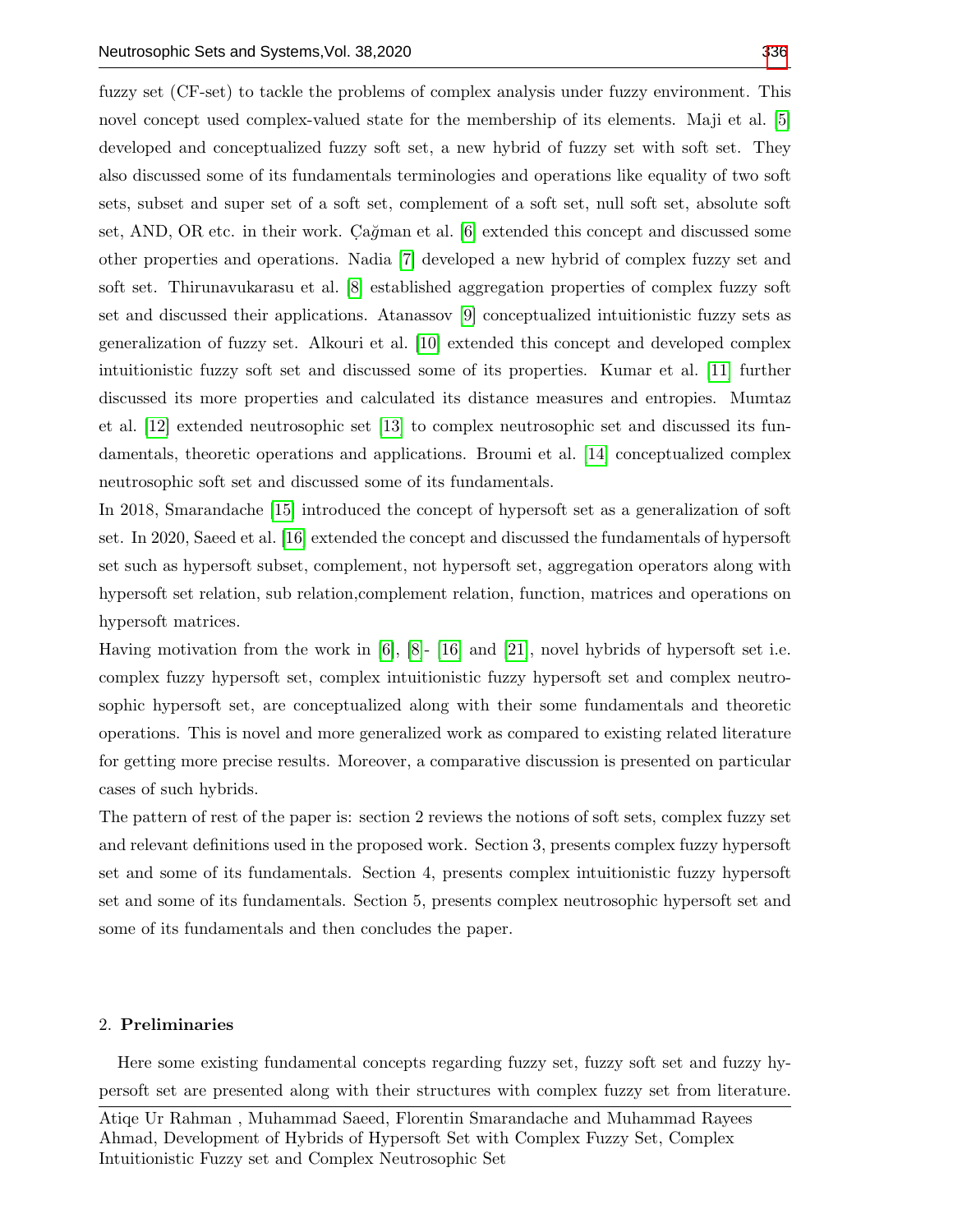Throughout the paper, U,  $P(\mathbb{U})$ ,  $F(\mathbb{U})$ ,  $C(\mathbb{U})$ ,  $C_{Int}(\mathbb{U})$ ,  $C_{Neu}(\mathbb{U})$ ,  $\coprod$  and  $\prod$  will present universe of discourse, power set of U, collection of fuzzy sets, collection of complex fuzzy sets, collection of complex intuitionistic fuzzy sets, collection of complex neutrosophic sets, union and intersection respectively.

# Definition 2.1. [\[1\]](#page-18-0)

Suppose a universal set U and a fuzzy set  $X \subseteq \mathbb{U}$ . The set X will be written as  $X =$  $\{(x,\alpha_X(x))|x\in\mathbb{U}\}\$  such that

$$
\alpha_X: \mathbb{U} \to [0,1]
$$

where  $\alpha_X(x)$  describes the membership percentage of  $x \in X$ .

### Definition 2.2. [\[3\]](#page-18-2)

A *complex fuzzy set*  $\mathbb{C}_f$  is of the form

$$
\mathbb{C}_f = \left\{ (\epsilon, \mu_{\mathbb{C}_f}(\epsilon)) : \epsilon \in \mathbb{U} \right\} = \left\{ (\epsilon, r_{\mathbb{C}_f}(\epsilon) e^{i\omega_{\mathbb{C}_f}(\epsilon)}) : \epsilon \in \mathbb{U} \right\}.
$$

where  $\mu_{\mathbb{C}_f}(\epsilon)$  is a membership function of  $\mathbb{C}_f$  with  $r_{\mathbb{C}_f}(\epsilon) \in [0,1]$  and  $\omega_{\mathbb{C}_f}(\epsilon) \in (0,2\pi]$  as amplitude and phase terms respectively and  $i = \sqrt{-1}$ . √

Zhang et al. [\[22\]](#page-18-17) and Buckley [\[23\]](#page-18-18)- [\[26\]](#page-19-1) presented fuzzy complex number in different way. However, according to [\[3\]](#page-18-2), [\[4\]](#page-18-3), both amplitude and phase terms are captured by fuzzy sets.

# Definition 2.3. [\[2\]](#page-18-1)

A *soft set*  $\mathfrak{S}$  over  $\mathbb{U}$ , is defined as

$$
\mathfrak{S} = \{ (\epsilon, f_{\mathfrak{S}}(\epsilon)) : \epsilon \in E_1 \}
$$

where  $f_{\mathfrak{S}} : E_1 \to P(\mathbb{U})$  and  $E_1 \subseteq E$  (set of parameters).

# Definition 2.4. [\[6\]](#page-18-5)

A fuzzy soft set (FS-set)  $\Gamma_{E_1}$  on U, is defined as

$$
\Gamma_{E_1} = \{ (\epsilon, \gamma_{E_1}(\epsilon)) : \epsilon \in E_1, \gamma_{E_1}(\epsilon) \in F(\mathbb{U}) \}
$$

where  $\gamma_{E_1}: E_1 \to F(\mathbb{U})$  such that  $\gamma_{E_1}(\epsilon) = \emptyset$  if  $\epsilon \notin E_1$ , and for all  $\epsilon \in E_1$ ,

$$
\gamma_{E_1}(\epsilon) = \left\{ \mu_{\gamma_{E_1}(\epsilon)}(v)/v : v \in \mathbb{U}, \mu_{\gamma_{E_1}(\epsilon)}(v) \in [0,1] \right\}
$$

is a fuzzy set over U. Also  $\gamma_{E_1}$  is the approximate function of  $\Gamma_{E_1}$  and the value  $\gamma_A(x)$  is a fuzzy set called  $\epsilon$ -element of FS-set. Note that if  $\gamma_{E_1}(\epsilon) = \emptyset$ , then  $(\epsilon, \gamma_{E_1}(\epsilon)) \notin \Gamma_{E_1}$ .

# Definition 2.5. [\[7\]](#page-18-6)

A complex fuzzy soft set (CFS-set)  $\chi_{E_1}$  over U, is defined as

$$
\chi_{E_1} = \{ (\epsilon, \psi_{E_1}(\epsilon)) : \epsilon \in E_1, \psi_{E_1}(\epsilon) \in C(\mathbb{U}) \}.
$$

Atiqe Ur Rahman , Muhammad Saeed, Florentin Smarandache and Muhammad Rayees Ahmad, Development of Hybrids of Hypersoft Set with Complex Fuzzy Set, Complex Intuitionistic Fuzzy set and Complex Neutrosophic Set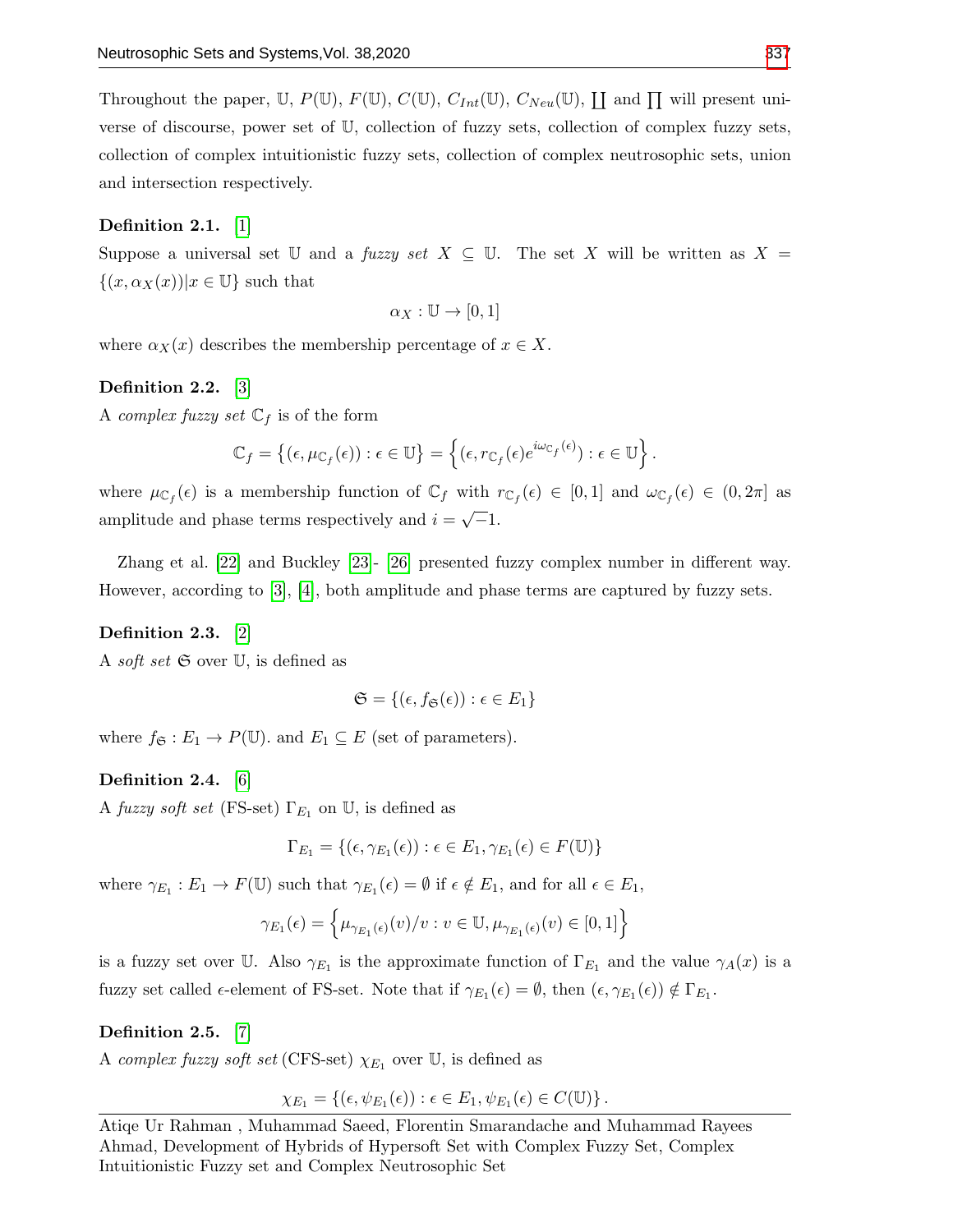where  $\psi_{E_1}: E_1 \to C(\mathbb{U})$  such that  $\psi_{E_1}(\epsilon) = \emptyset$  if  $\epsilon \notin E_1$  and it is complex fuzzy approximate function of CFS-set  $\chi_{E_1}$  and its value  $\psi_{E_1}(\epsilon)$  is called  $\epsilon$ -member of CFS-set  $\chi_{E_1}$  for all  $\epsilon \in E_1$ . Operations of CFS-sets and CF-sets were defined in [\[7\]](#page-18-6) and [\[22\]](#page-18-17) respectively.

**Definition 2.6.** [\[27\]](#page-19-2) Let  $A = \{(x; \mu_A(x)) : x \in \mathbb{U}\}\$ and  $B = \{(x; \mu_B(x)) : x \in \mathbb{U}\}\$ be two complex fuzzy subsets of U, with membership functions  $\mu_A(x) = r_A(x)e^{i\omega_A(x)}$  and  $\mu_B(x) =$  $r_B(x)e^{i\omega_B(x)}$ , respectively. Then

- A complex fuzzy subset A is said to be a homogeneous complex fuzzy set if for all  $x, y \in \mathbb{U}$ ,  $r_A(x) \leq r_A(y)$  if and only if  $\omega_A(x) \leq \omega_A(y)$
- A complex fuzzy subset A is said to be *homogeneous* with B, if for all  $x, y \in \mathbb{U}$ ,  $r_A(x) \leq r_B(y)$  if and only if  $\omega_A(x) \leq \omega_B(y)$

**Definition 2.7.** [\[10\]](#page-18-9) Let E be a set of attributes with  $A \subseteq E$  and  $\Psi(a)$  be a CIF-set over U. Then, complex intuitionistic fuzzy soft set (CIFS-set)  $\xi_A = (\Psi, A)$  over  $\mathbb U$  is defined as

$$
\xi_A = \{(a, \Psi(a)) : a \in A, \Psi(a) \in C_{Int}(\mathbb{U})\}
$$

where

$$
\Psi: A \to C_{Int}(\mathbb{U}), \qquad \Psi(a) = \emptyset \text{ if } a \notin A.
$$

is a CIF approximate function of  $\xi_A$  and  $\Psi(a) = \langle \Psi^T(a), \Psi^F(a) \rangle$ .

 $\Psi^T(a) = p_T e^{i \theta_T}$ , and  $\Psi^F(a) = p_F e^{i \theta_F}$  are complex-valued membership function, and complexvalued non-membership function of  $\xi_A$  respectively and their sum all are lying within the unit circle in the complex plane such that  $p_T, p_F \in [0, 1]$  with  $0 \leq p_T + p_F \leq 1$  (or  $0 \leq |p_T + p_F| \leq 1$ ) and  $\theta_T, \theta_F \in (0, 2\pi]$ . The value  $\Psi(a)$  is called a-member of CIFS-set  $\forall a \in A$ .

# Definition 2.8. [\[14\]](#page-18-13)

Let E be a set of attributes with  $A \subseteq E$  and  $\Psi(a)$  be a CN-set over U. Then, complex neutrosophic soft set (CNS-set)  $\xi_A = (\Psi, A)$  over  $\mathbb U$  is defined as

$$
\xi_A = \{(a, \Psi(a)) : a \in A, \Psi(a) \in C_{Neu}(\mathbb{U})\}
$$

where

 $\Psi : A \to C_{N_{\text{ext}}}(\mathbb{U}), \qquad \Psi(a) = \emptyset \text{ if } a \notin A.$ 

is a CN approximate function of  $\xi_A$  and  $\Psi(a) = \langle \Psi^T(a), \Psi^I(a), \Psi^F(a) \rangle$ .  $\Psi^T(a) = p_T e^{i \theta_T}, \Psi^I(a) = p_I e^{i \theta_I}$  and  $\Psi^F(a) = p_F e^{i \theta_F}$  are complex-valued truth membership function, complex-valued indeterminacy membership function, and complex-valued falsity membership function of  $\xi_A$  respectively and their sum all are lying within the unit circle in the complex plane such that  $p_T, p_I, p_F \in [0, 1]$  with  $\overline{\phantom{a}} 0 \leq p_T + p_I + p_F \leq 3^+(\overline{\phantom{a}} \cdot 0 \leq |p_T + p_I + p_F| \leq 3^+ \overline{\phantom{a}} \cdot 0$ 3) and  $\theta_T, \theta_I, \theta_F \in (0, 2\pi]$ . The value  $\Psi(a)$  is called a-member of CNS-set  $\forall a \in A$ .

For more study about neutrosophic sets see ( [\[28\]](#page-19-3)- [\[42\]](#page-19-4)).

Atiqe Ur Rahman , Muhammad Saeed, Florentin Smarandache and Muhammad Rayees Ahmad, Development of Hybrids of Hypersoft Set with Complex Fuzzy Set, Complex Intuitionistic Fuzzy set and Complex Neutrosophic Set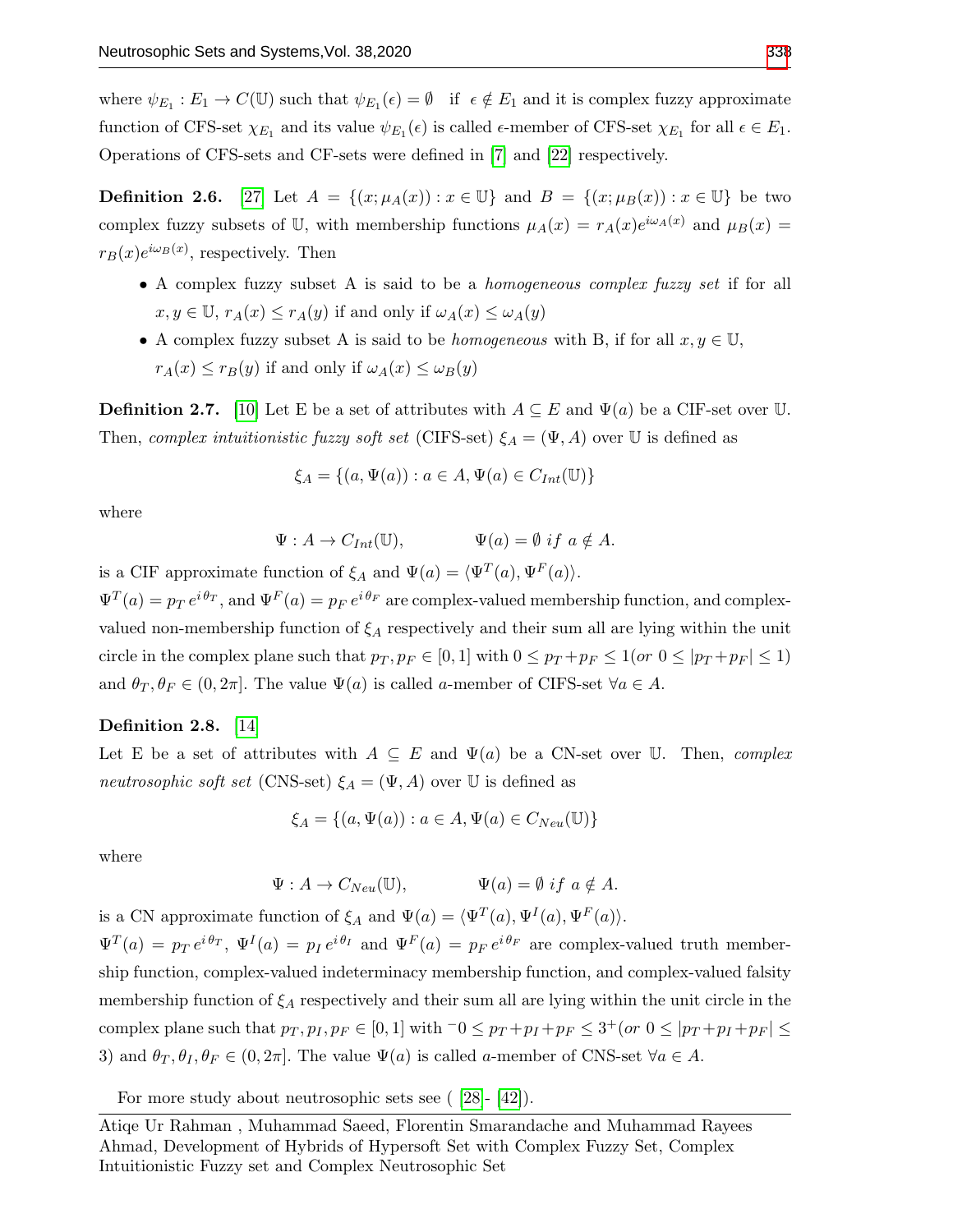### Definition 2.9. [\[15\]](#page-18-14)

The pair  $(H, G)$  is called a *hypersoft set* over U, where G is the cartesian product of n disjoint sets  $H_1, H_2, H_3, \ldots, H_n$  having attribute values of n distinct attributes  $h_1, h_2, h_3, \ldots, h_n$ respectively and  $H : G \to P(\mathbb{U})$ .

#### Definition 2.10. [\[15\]](#page-18-14)

A hypersoft set over a fuzzy universe of discourse is called fuzzy hypersoft set.

For more definitions and operations of hypersoft set, see ( [\[15\]](#page-18-14)- [\[20\]](#page-18-19)).

### 3. Complex Hypersoft set(CH-Set) and Complex Fuzzy Hypersoft Set(CFH-Set)

In this section, first we define complex hypersoft set then complex fuzzy hypersoft set is conceptualized with its some fundamentals.

**Definition 3.1.** Let  $\mathbb C$  be the set of complex numbers and  $P(\mathbb C)$  be the collection of all non-empty bounded subsets of the set of complex numbers. Let  $A_1, A_2, A_3, \ldots, A_n$  are disjoint sets having attribute values of n distinct attributes  $a_1, a_2, a_3, \ldots, a_n$  respectively for  $n \geq 1, A = A_1 \times A_2 \times A_3 \times \dots \times A_n$  then a mapping  $\psi : A \to P(\mathbb{C})$  is called a complex hypersoft set. It is denoted by  $(\psi, A)$ .

**Example 3.2.** Let  $C = \{2+3i, 1+2i, 3+5i, 4+2i, 3+i\}$  be the set of complex numbers and  $E = \{A_1, A_2, A_3\}$  with  $A_1 = \{a_{11}, a_{12}\}, A_2 = \{a_{21}, a_{22}\}$  and  $A_3 = \{a_{31}, a_{32}\}$  are disjoint set having attribute values then

$$
A = \left\{ \begin{array}{c} (a_{11}, a_{21}, a_{31}), (a_{11}, a_{21}, a_{32}), (a_{11}, a_{22}, a_{31}), (a_{11}, a_{22}, a_{32}), \\ (a_{21}, a_{21}, a_{31}), (a_{21}, a_{21}, a_{32}), (a_{21}, a_{22}, a_{31}), (a_{21}, a_{22}, a_{32}) \end{array} \right\}
$$

 $A = \{x_1, x_2, x_3, x_4, x_5, x_6, x_7, x_8\}$ , then  $(\psi, A)$  can be considered as a complex hypersoft set where

$$
(\psi, A) = \left\{ \begin{array}{l} (x_1, \{2+3i, 1+2i\}), (x_2, \{2+3i, 1+2i, 3+5i\}), (x_3, \{4+2i, 1+2i, 3+5i\}), \\ (x_4, \{2+3i, 4+2i, 3+i\}), (x_5, \{3+i, 1+2i\}), (x_6, \{3+i, 2+3i, 3+5i\}), \\ (x_7, \{2+3i, 3+i\}), (x_8, \{4+2i, 3+5i\}), \end{array} \right\}
$$

**Definition 3.3.** Let  $A_1, A_2, A_3, \ldots, A_n$  are disjoint sets having attribute values of n distinct attributes  $a_1, a_2, a_3, \ldots, a_n$  respectively for  $n \geq 1, G = A_1 \times A_2 \times A_3 \times \ldots \times A_n$  and  $\psi(\underline{\epsilon})$  be a CFset over U for all  $\underline{\epsilon} = (d_1, d_2, d_3, \dots, d_n) \in G$  such that  $d_1 \in A_1, d_2 \in A_2, d_3 \in A_3, \dots, d_n \in A_n$ . Then, complex fuzzy hypersoft set (CFH-set)  $\chi_G$  over U is defined as

$$
\chi_G = \{ (\underline{\epsilon}, \psi(\underline{\epsilon})) : \underline{\epsilon} \in G, \psi(\underline{\epsilon}) \in C(\mathbb{U}) \}
$$

where

$$
\psi: G \to C(\mathbb{U}), \qquad \psi(\underline{\epsilon}) = \emptyset \text{ if } \underline{\epsilon} \notin G.
$$

Atiqe Ur Rahman , Muhammad Saeed, Florentin Smarandache and Muhammad Rayees Ahmad, Development of Hybrids of Hypersoft Set with Complex Fuzzy Set, Complex Intuitionistic Fuzzy set and Complex Neutrosophic Set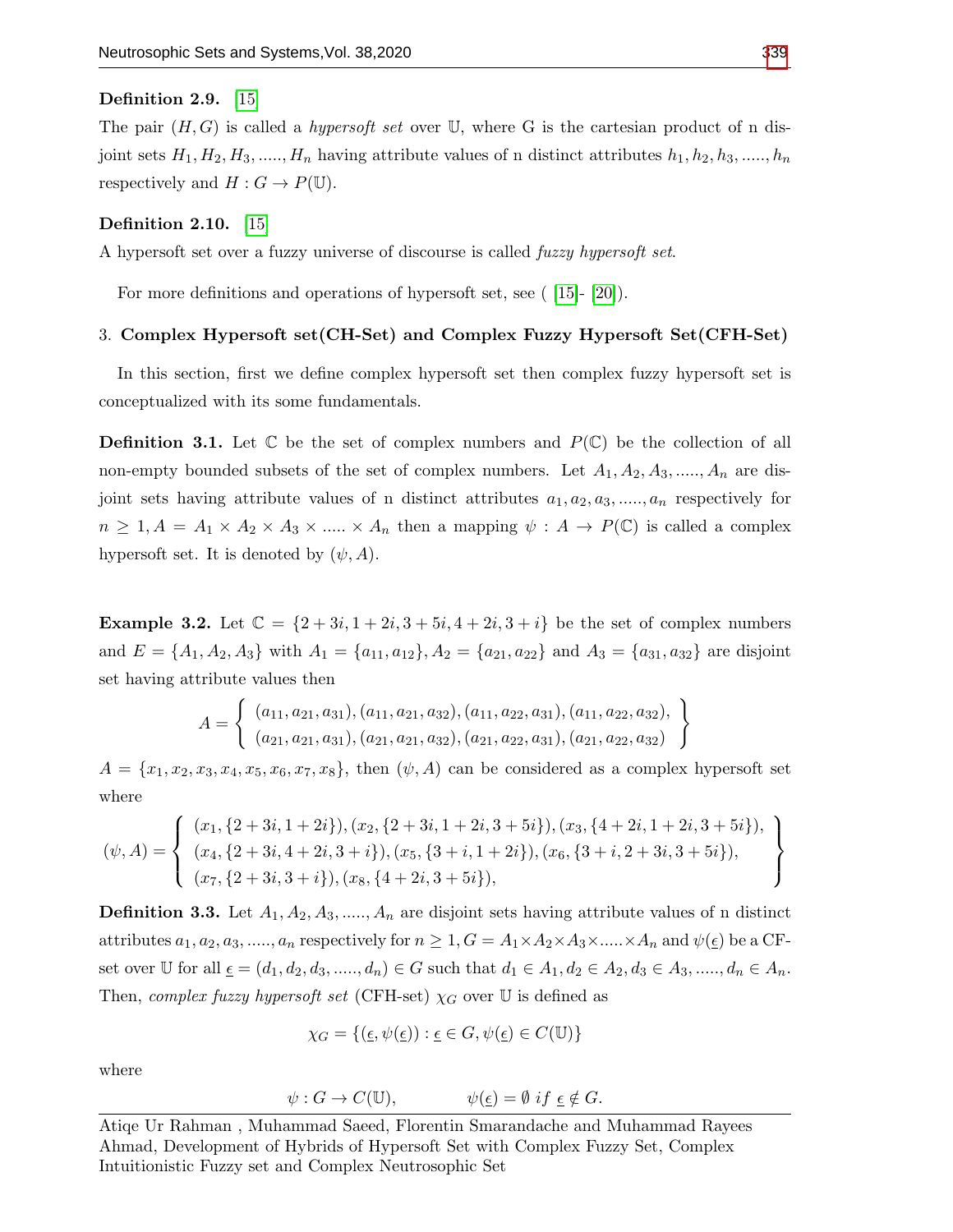is a CF-approximate function of  $\chi_G$  and its value  $\psi(\underline{\epsilon})$  is called  $\underline{\epsilon}$ -member of CFH-set  $\forall \underline{\epsilon} \in G$ .

<span id="page-5-0"></span>Example 3.4. Suppose a Department Promotion Committee (DPC) wants to observe(evaluate) the characteristics of some teachers by some defined indicators for departmental promotion. For this purpose, consider a set of teachers as a universe of discourse  $\mathbb{U} = \{t_1, t_2, t_3, t_4\}.$  The attributes of the teachers under consideration are the set  $E = \{A_1, A_2, A_3\}$ , where

 $A_1$  = Total experience in years = {3, < 10} = { $e_{11}, e_{12}$ }  $A_2$  = Total no. of publications= {10, 10 <} = { $e_{21}, e_{22}$ }  $A_3$  = Performance Evaluation Report (PER) remarks = {*eligible*, not *eligible*} = { $e_{31}, e_{32}$ } and

$$
G = A_1 \times A_2 \times A_3 = \left\{ \begin{array}{l} (e_{11}, e_{21}, e_{31}), (e_{11}, e_{21}, e_{32}), (e_{11}, e_{22}, e_{31}), \\ (e_{11}, e_{22}, e_{32}), (e_{12}, e_{21}, e_{31}), (e_{12}, e_{21}, e_{32}), \\ (e_{12}, e_{22}, e_{31}), (e_{12}, e_{22}, e_{32}) \end{array} \right\} = \{e_1, e_2, e_3, \dots, e_8\}
$$

Complex fuzzy set  $\psi_G(e_1), \psi_G(e_2), \dots, \psi_G(e_8)$  are defined as,

$$
\psi_G(e_1) = \left\{ \frac{0.4e^{i0.5\pi}}{t_1}, \frac{0.8e^{i0.6\pi}}{t_2}, \frac{0.8e^{i0.8\pi}}{t_3}, \frac{1.0e^{i0.75\pi}}{t_4} \right\},
$$
  
\n
$$
\psi_G(e_2) = \left\{ \frac{0.6e^{i0.7\pi}}{t_1}, \frac{0.9e^{i0.9\pi}}{t_2}, \frac{0.7e^{i0.9\pi}}{t_3}, \frac{0.75e^{i0.95\pi}}{t_4} \right\},
$$
  
\n
$$
\psi_G(e_3) = \left\{ \frac{0.5e^{i0.6\pi}}{t_1}, \frac{0.8e^{i0.9\pi}}{t_2}, \frac{0.6e^{i0.9\pi}}{t_3}, \frac{0.65e^{i0.95\pi}}{t_4} \right\},
$$
  
\n
$$
\psi_G(e_4) = \left\{ \frac{0.3e^{i0.7\pi}}{t_1}, \frac{0.7e^{i0.9\pi}}{t_2}, \frac{0.5e^{i0.9\pi}}{t_3}, \frac{0.75e^{i0.65\pi}}{t_4} \right\},
$$
  
\n
$$
\psi_G(e_5) = \left\{ \frac{0.2e^{i0.5\pi}}{t_1}, \frac{0.3e^{i0.8\pi}}{t_2}, \frac{0.8e^{i0.7\pi}}{t_3}, \frac{0.8e^{i0.7\pi}}{t_4}, \frac{0.45e^{i0.65\pi}}{t_4} \right\},
$$
  
\n
$$
\psi_G(e_6) = \left\{ \frac{0.5e^{i0.9\pi}}{t_1}, \frac{0.3e^{i0.9\pi}}{t_2}, \frac{0.7e^{i0.8\pi}}{t_3}, \frac{0.85e^{i0.95\pi}}{t_4} \right\},
$$
  
\n
$$
\psi_G(e_7) = \left\{ \frac{0.6e^{i0.9\pi}}{t_1}, \frac{0.9e^{i0.6\pi}}{t_2}, \frac{0.5e^{i0.8\pi}}{t_3}, \frac{0.85e^{i0.95\
$$

and

$$
\psi_G(e_8) = \left\{ \frac{0.8e^{i0.9\pi}}{t_1}, \frac{0.8e^{i0.8\pi}}{t_2}, \frac{0.6e^{i0.8\pi}}{t_3}, \frac{0.65e^{i0.85\pi}}{t_4} \right\}
$$

then CFH-set  $\chi_G$  is written by,

$$
\chi_G=\left\{\begin{array}{l} (e_1,\frac{0.4e^{i0.5\pi}}{t_1},\frac{0.8e^{i0.6\pi}}{t_2},\frac{0.8e^{i0.8\pi}}{t_3},\frac{1.0e^{i0.75\pi}}{t_4}), (e_2,\frac{0.6e^{i0.7\pi}}{t_1},\frac{0.9e^{i0.9\pi}}{t_2},\frac{0.7e^{i0.9\pi}}{t_3},\frac{0.75e^{i0.9\pi}}{t_4}),\\ (e_3,\frac{0.5e^{i0.6\pi}}{t_1},\frac{0.8e^{i0.9\pi}}{t_2},\frac{0.6e^{i0.9\pi}}{t_3},\frac{0.6e^{i0.9\pi}}{t_4}), (e_4,\frac{0.3e^{i0.7\pi}}{t_1},\frac{0.7e^{i0.9\pi}}{t_2},\frac{0.5e^{i0.9\pi}}{t_4},\frac{0.75e^{i0.8\pi}}{t_4}),\\ (e_5,\frac{0.2e^{i0.5\pi}}{t_1},\frac{0.2e^{i0.8\pi}}{t_2},\frac{0.3e^{i0.8\pi}}{t_2},\frac{0.45e^{i0.65\pi}}{t_3}), (e_6,\frac{0.5e^{i0.9\pi}}{t_1},\frac{0.7e^{i0.9\pi}}{t_2},\frac{0.5e^{i0.8\pi}}{t_3},\frac{0.7e^{i0.9\pi}}{t_4})\\ (e_7,\frac{0.6e^{i0.9\pi}}{t_1},\frac{0.9e^{i0.6\pi}}{t_2},\frac{0.5e^{i0.6\pi}}{t_3},\frac{0.8e^{i0.7\pi}}{t_4}), (e_8,\frac{0.8e^{i0.9\pi}}{t_1},\frac{0.8e^{i0.9\pi}}{t_2},\frac{0.8e^{i0.8\pi}}{t_4})\\ (e_7,\frac{0.6e^{i0.9\pi}}{t_1},\frac{0.9e^{i0.6\pi}}{t_2},\frac{0.5e^{i0.6\pi}}{t_3},\frac{0.8e^{i0.7\pi}}{t_4}), (e
$$

**Definition 3.5.** Let  $\chi_{G_1} = (\psi_1, G_1)$  and  $\chi_{G_2} = (\psi_2, G_2)$  be two CFH-sets over the same U. The set  $\chi_{G_1} = (\psi_1, G_1)$  is said to be the *subset* of  $\chi_{G_2} = (\psi_2, G_2)$ , if

i. 
$$
G_1 \subseteq G_2
$$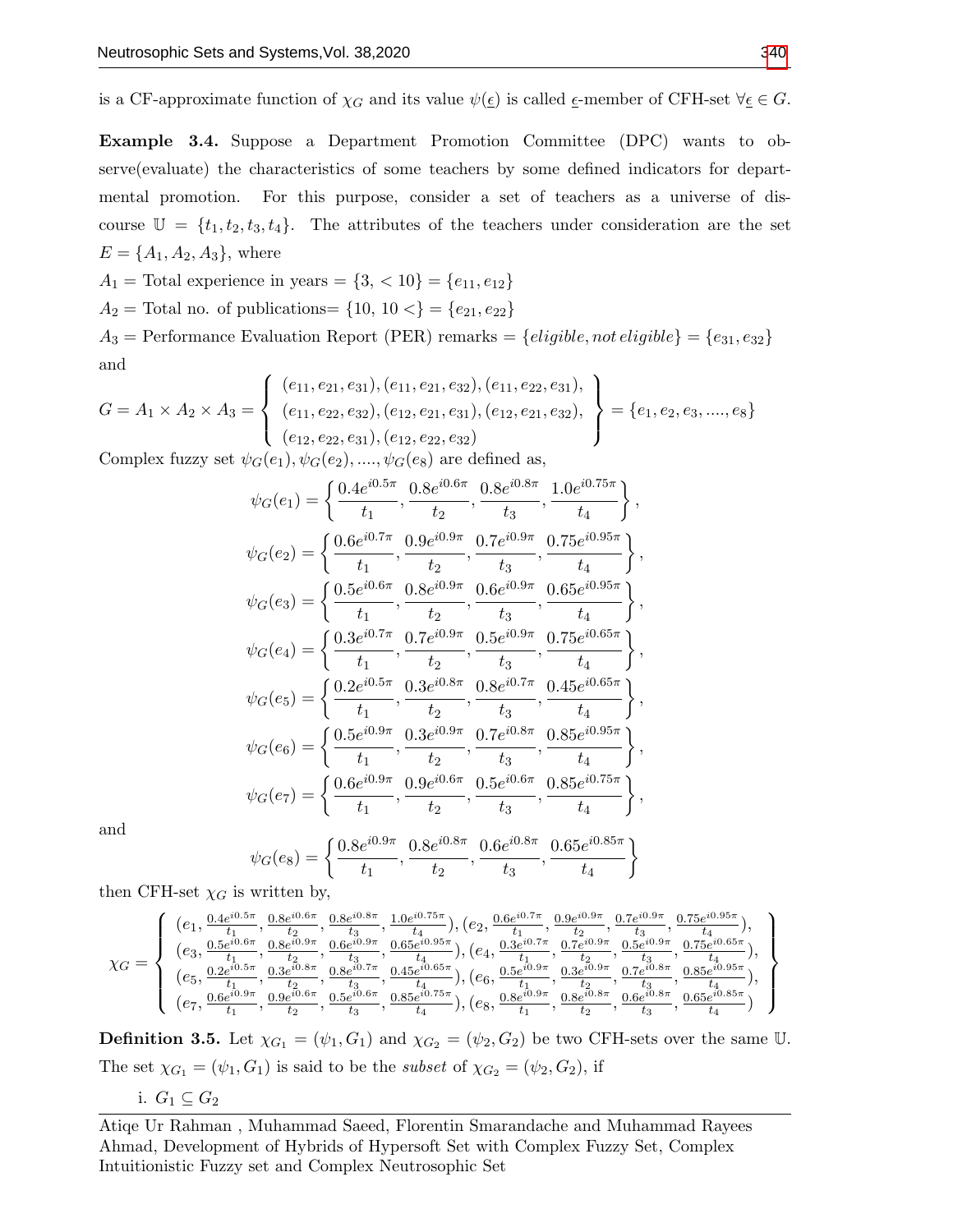ii.  $\forall \underline{x} \in G_1, \psi_1(\underline{x}) \subseteq \psi_2(\underline{x})$  i.e.  $r_{G_1}(\underline{x}) \leq r_{G_2}(\underline{x})$  and  $\omega_{G_1}(\underline{x}) \leq \omega_{G_2}(\underline{x})$ , where  $r_{G_1}(\underline{x})$ and  $\omega_{G_1}(\underline{x})$  are amplitude and phase terms of  $\psi_1(\underline{x})$ , whereas  $r_{G_2}(\underline{x})$  and  $\omega_{G_2}(\underline{x})$  are amplitude and phase terms of  $\psi_2(\underline{x})$ .

**Definition 3.6.** Two CFH-sets  $\chi_{G_1} = (\psi_1, G_1)$  and  $\chi_{G_2} = (\psi_2, G_2)$  over the same U, are said to be equal if

- i.  $(\psi_1, G_1) \subseteq (\psi_2, G_2)$
- ii.  $(\psi_2, G_2) \subseteq (\psi_1, G_1)$ .

**Definition 3.7.** Let  $(\psi, G)$  be a CFH-set over U.Then

- i.  $(\psi, G)$  is called a *null CFH-set*, denoted by  $(\psi, G)_{\Phi}$  if  $r_G(\underline{x}) = 0$  and  $\omega_G(\underline{x}) = 0\pi$  for all  $x \in G$ .
- ii.  $(\psi, G)$  is called a *absolute CFH-set*, denoted by  $(\psi, G)_{\Delta}$  if  $r_G(\underline{x}) = 1$  and  $\omega_G(\underline{x}) = 2\pi$ for all  $\underline{x} \in G$ .
- **Definition 3.8.** Let  $(\psi_1, G_1)$  and  $(\psi_2, G_2)$  are two CFH-sets over the same universe U.Then
	- i. A CFH-set  $(\psi_1, G_1)$  is called a *homogeneous CFH-set*, denoted by  $(\psi_1, G_1)_{Hom}$  if and only if  $\psi_1(\underline{x})$  is a homogeneous CF-set for all  $\underline{x} \in G_1$ .
	- ii. A CFH-set  $(\psi_1, G_1)$  is called a *completely homogeneous CFH-set*, denoted by  $(\psi_1, G_1)_{CHom}$  if and only if  $\psi_1(\underline{x})$  is a homogeneous with  $\psi_1(y)$  for all  $\underline{x}, y \in G_1$ .
	- iii. A CFH-set  $(\psi_1, G_1)$  is said to be a completely homogeneous CFH-set with  $(\psi_2, G_2)$  if and only if  $\psi_1(\underline{x})$  is a homogeneous with  $\psi_2(\underline{x})$  for all  $\underline{x} \in G_1 \prod G_2$ .
- 3.1. Set Theoretic Operations and Laws on CFH-Sets

Here some basic set theoretic operations (i.e.complement, union and intersection) and laws (commutative laws, associative laws etc.) are discussed on CFH-sets.

**Definition 3.9.** The *complement* of CFH-set  $(\psi, G)$ , denoted by  $(\psi, G)^c$  is defined as

$$
(\psi, G)^c = \{ (\underline{x}, \psi^c(\underline{x})) : \underline{x} \in G, \psi^c(\underline{x}) \in C(\mathbb{U}) \}
$$

such that the amplitude and phase terms of the membership function  $\psi^c(\underline{x})$  are given by  $r_G^c(\underline{x}) = 1 - r_G(\underline{x})$  and  $\omega_G^c(\underline{x}) = 2\pi - \omega_G(\underline{x})$  respectively.

**Proposition 3.10.** Let  $(\psi, G)$  be a CFH-set over  $\mathbb{U}$ . Then  $((\psi, G)^c)^c = (\psi, G)$ .

*Proof.* Since  $\psi(x) \in C(\mathbb{U})$ , therefore  $(\psi, G)$  can be written in terms of its amplitude and phase terms as

<span id="page-6-0"></span>
$$
(\psi, G) = \left\{ \left( \underline{x}, r_G(\underline{x}) e^{i\omega_G(\underline{x})} \right) : \underline{x} \in G \right\}
$$
 (1)

Atiqe Ur Rahman , Muhammad Saeed, Florentin Smarandache and Muhammad Rayees Ahmad, Development of Hybrids of Hypersoft Set with Complex Fuzzy Set, Complex Intuitionistic Fuzzy set and Complex Neutrosophic Set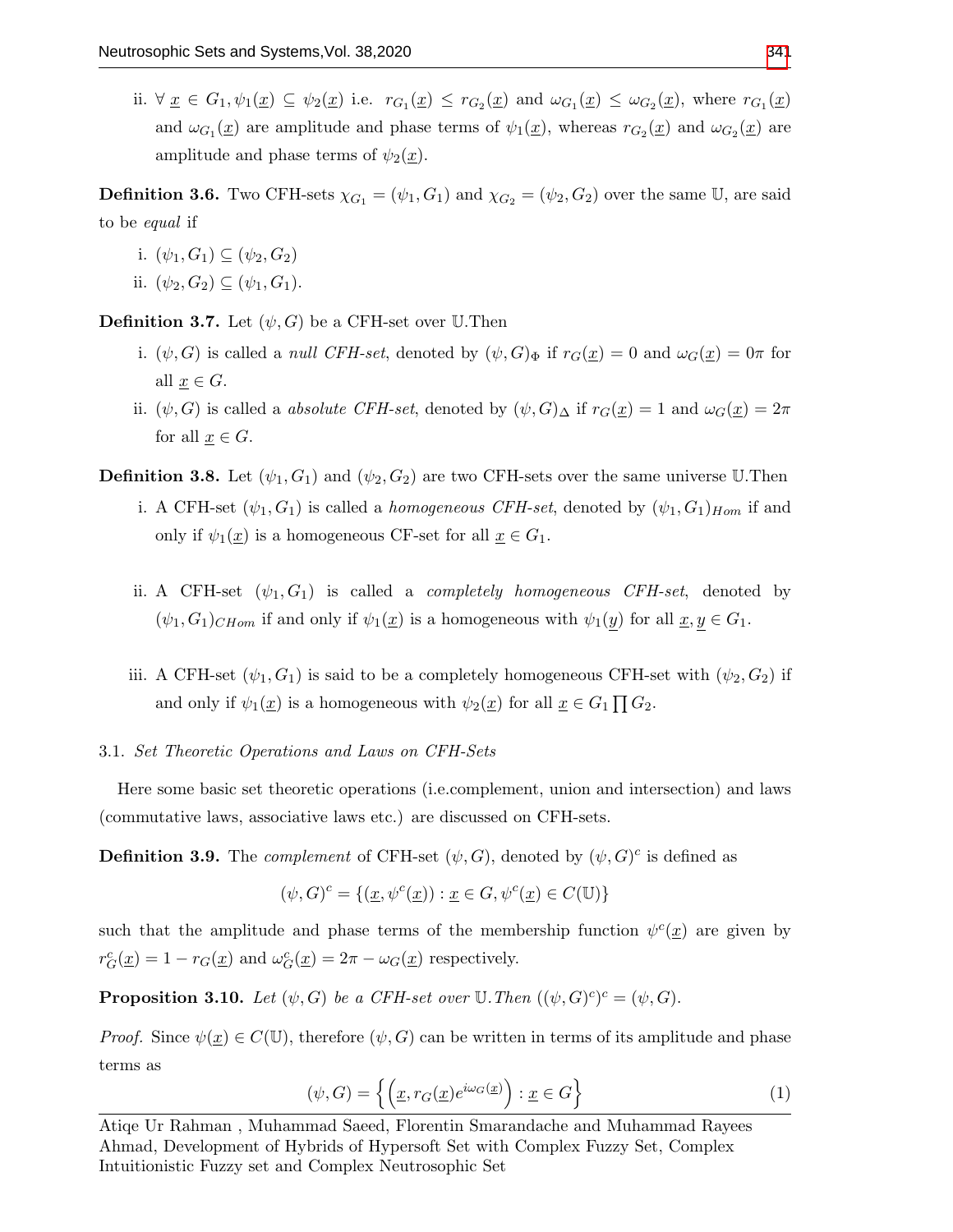Now

<span id="page-7-0"></span>
$$
\psi^{c}(\underline{x}) = \left\{ \left( \underline{x}, r_{G}^{c}(\underline{x})e^{i\omega_{G}^{c}(\underline{x})} \right) : \underline{x} \in G \right\}
$$

$$
\psi^{c}(\underline{x}) = \left\{ \left( \underline{x}, (1 - r_{G}(\underline{x}))e^{i(2\pi - \omega_{G}(\underline{x}))} \right) : \underline{x} \in G \right\}
$$

$$
((\psi, G)^{c})^{c} = \left\{ \left( \underline{x}, (1 - r_{G}(\underline{x}))^{c}e^{i(2\pi - \omega_{G}(\underline{x})^{c})} \right) : \underline{x} \in G \right\}
$$

$$
((\psi, G)^{c})^{c} = \left\{ \left( \underline{x}, (1 - (1 - r_{G}(\underline{x})))e^{i(2\pi - (2\pi - \omega_{G}(\underline{x})))} \right) : \underline{x} \in G \right\}
$$

$$
((\psi, G)^{c})^{c} = \left\{ \left( \underline{x}, r_{G}(\underline{x})e^{i\omega_{G}(\underline{x})} \right) : \underline{x} \in G \right\}
$$

$$
(2)
$$

from equations [\(1\)](#page-6-0) and [\(2\)](#page-7-0), we have  $((\psi, G)^c)^c = (\psi, G)$ .

**Proposition 3.11.** Let  $(\psi, G)$  be a CFH-set over U. Then

i.  $((\psi, G)_{\Phi})^c = (\psi, G)_{\Delta}$ ii.  $((\psi, G)_{\Delta})^c = (\psi, G)_{\Phi}$ 

**Definition 3.12.** The *intersection* of two CFH-sets  $(\psi_1, G_1)$  and  $(\psi_2, G_2)$  over the same universe U, denoted by  $(\psi_1, G_1) \prod_{i} (\psi_2, G_2)$ , is the CFH-set  $(\psi_3, G_3)$ , where  $G_3 = G_1 \prod_{i} G_2$ , and  $\psi_3(\underline{x}) = \psi_1(\underline{x}) \prod \psi_2(\underline{x})$  for all  $\underline{x} \in G_3$ .

**Definition 3.13.** The difference between two CFH-sets  $(\psi_1, G_1)$  and  $(\psi_2, G_2)$  is defined as

 $(\psi_1, G_1) \setminus (\psi_2, G_2) = (\psi_1, G_1) \prod (\psi_2, G_2)^c$ 

**Definition 3.14.** The union of two CFH-sets  $(\psi_1, G_1)$  and  $(\psi_2, G_2)$  over the same universe U, denoted by  $(\psi_1, G_1) \coprod (\psi_2, G_2)$ , is the CFH-set  $(\psi_3, G_3)$ , where  $G_3 = G_1 \coprod G_2$ , and for all  $\underline{x} \in G_3$ ,

$$
\psi_3(\underline{x}) = \begin{cases} \psi_1(\underline{x}) & , if \underline{x} \in G_1 \backslash G_2 \\ \psi_2(\underline{x}) & , if \underline{x} \in G_2 \backslash G_1 \\ \psi_1(\underline{x}) \coprod \psi_2(\underline{x}) & , if \underline{x} \in G_1 \prod G_2 \end{cases}
$$

**Proposition 3.15.** Let  $(\psi, G)$  be a CFH-set over U. Then the following results hold true:

i.  $(\psi, G) \coprod (\psi, G)_{\Phi} = (\psi, G)$ ii.  $(\psi, G) \coprod (\psi, G)_{\Delta} = (\psi, G)_{\Delta}$ iii.  $(\psi, G) \prod (\psi, G)_{\Phi} = (\psi, G)_{\Phi}$ iv.  $(\psi, G) \prod (\psi, G)_{\Delta} = (\psi, G)$ v.  $(\psi, G)_{\Phi} \coprod (\psi, G)_{\Delta} = (\psi, G)_{\Delta}$ vi.  $(\psi, G)_{\Phi} \prod (\psi, G)_{\Delta} = (\psi, G)_{\Phi}$ 

**Proposition 3.16.** Let  $(\psi_1, G_1)$ ,  $(\psi_2, G_2)$  and  $(\psi_3, G_3)$  are three CFH-sets over the same universe U. Then the following commutative and associative laws hold true: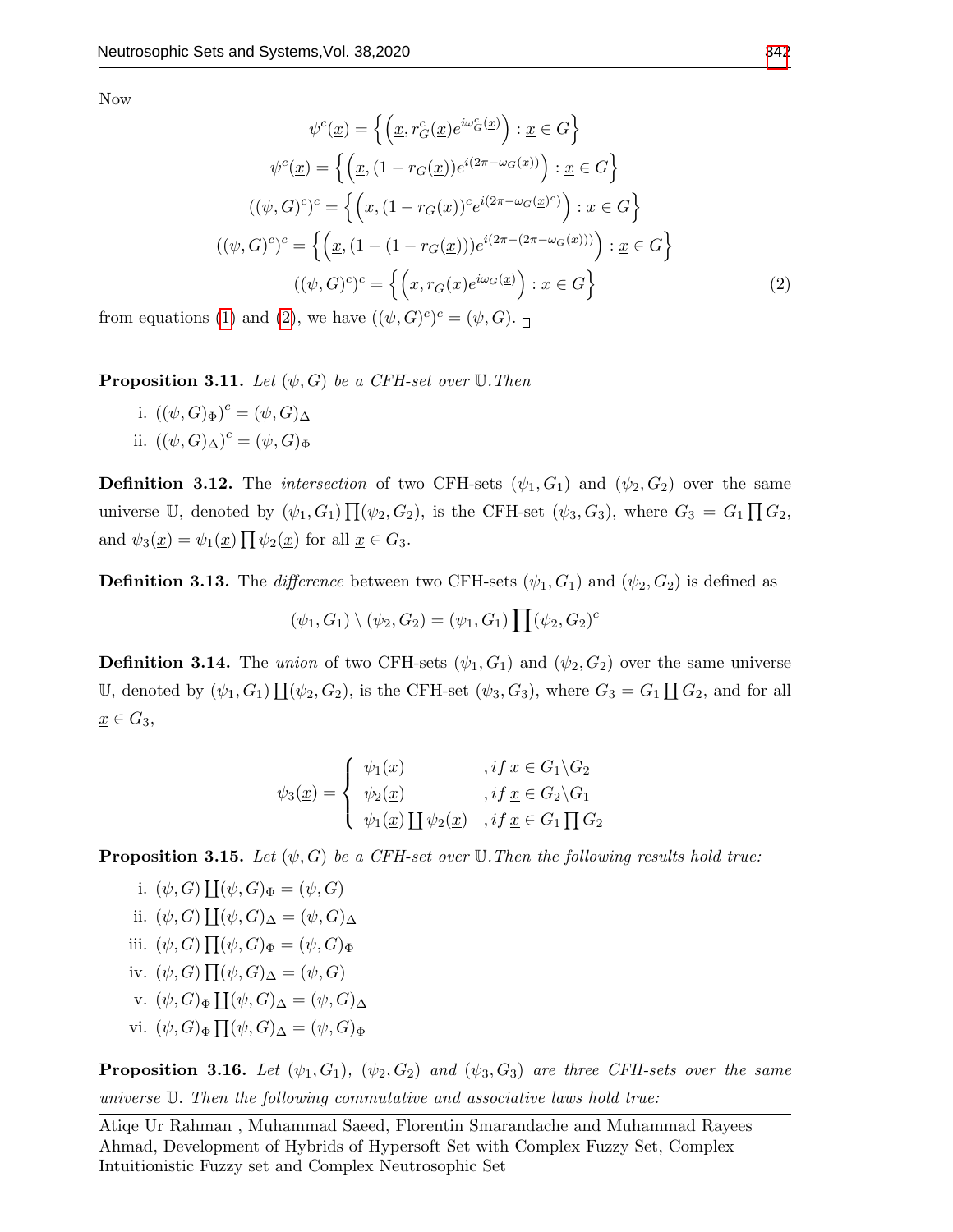i.  $(\psi_1, G_1) \prod (\psi_2, G_2) = (\psi_2, G_2) \prod (\psi_1, G_1)$ ii.  $(\psi_1, G_1) \coprod (\psi_2, G_2) = (\psi_2, G_2) \coprod (\psi_1, G_1)$ iii.  $(\psi_1, G_1) \prod ((\psi_2, G_2) \prod (\psi_3, G_3)) = ((\psi_1, G_1) \prod (\psi_2, G_2)) \prod (\psi_3, G_3)$ iv.  $(\psi_1, G_1) \coprod ((\psi_2, G_2) \coprod (\psi_3, G_3)) = ((\psi_1, G_1) \coprod (\psi_2, G_2)) \coprod (\psi_3, G_3)$ 

**Proposition 3.17.** Let  $(\psi_1, G_1)$  and  $(\psi_2, G_2)$  are two CFH-sets over the same universe U. Then the following De Morganss laws hold true:

- i.  $((\psi_1, G_1) \prod (\psi_2, G_2))^c = (\psi_1, G_1)^c \prod (\psi_2, G_2)^c$
- ii.  $((\psi_1, G_1) \coprod (\psi_2, G_2))^c = (\psi_1, G_1)^c \prod (\psi_2, G_2)^c$

# 4. Complex Intuitionistic Fuzzy Hypersoft Set(CIFH-Set)

In this section, fundamental theory of CIFH-set is developed.

**Definition 4.1.** Let  $B_1, B_2, B_3, \ldots, B_n$  are disjoint sets having attribute values of n distinct attributes  $b_1, b_2, b_3, \ldots, b_n$  respectively for  $n \geq 1, B = B_1 \times B_2 \times B_3 \times \ldots \times B_n$  and  $\xi(\underline{\nu})$  be a CIFset over U for all  $\underline{\nu} = (s_1, s_2, s_3, \dots, s_n) \in B$  such that  $s_1 \in B_1, s_2 \in B_2, s_3 \in B_3, \dots, s_n \in B_n$ . Then, complex intuitionistic fuzzy hypersoft set (CIFH-set)  $\Gamma_B = (\xi, B)$  over U is defined as

$$
\Gamma_B = \{ (\underline{\nu}, \xi(\underline{\nu})) : \underline{\nu} \in B, \xi(\underline{\nu}) \in C_{Int}(\mathbb{U}) \}
$$

where

$$
\xi: B \to C_{Int}(\mathbb{U}), \qquad \xi(\underline{\nu}) = \emptyset \text{ if } \underline{\nu} \notin B.
$$

is a CIF approximate function of  $\Gamma_B$  and  $\xi(\underline{\nu}) = \langle \xi^T(\underline{\nu}), \xi^F(\underline{\nu}) \rangle$ .

 $\xi^T(\underline{\nu}) = \alpha_T e^{i \beta_T}$  and  $\xi^F(\underline{\nu}) = \alpha_F e^{i \beta_F}$  are complex-valued grade of membership and nonmembership of  $\Gamma_B$  respectively and their sum all are lying within the unit circle in the complex plane such that  $\alpha_T, \alpha_F \in [0, 1]$  with  $0 \leq \alpha_T + \alpha_F \leq 1$  and  $\beta_T, \beta_F \in (0, 2\pi]$ . The value  $\xi(\underline{\nu})$  is called  $\nu$ -member of CIFH-set  $\forall \nu \in B$ .

**Example 4.2.** Considering example [3.4](#page-5-0) with  $B = \{e_1, e_2, e_3, \ldots, e_8\}$ , CIF-sets  $\xi_B(e_1), \xi_B(e_2), \ldots, \xi_B(e_8)$  are defined as,

$$
\xi_{B}(e_{1}) = \left\{ \frac{\langle 0.6, 0.2 \rangle e^{i \langle 0.5, 0.3 \rangle \pi}}{t_{1}}, \frac{\langle 0.8, 0.1 \rangle e^{i \langle 0.5, 0.3 \rangle \pi}}{t_{2}}, \frac{\langle 0.6, 0.4 \rangle e^{i \langle 0.7, 0.2 \rangle \pi}}{t_{3}}, \frac{\langle 0.3, 0.1 \rangle e^{i \langle 0.65, 0.35 \rangle \pi}}{t_{4}} \right\},
$$
\n
$$
\xi_{B}(e_{2}) = \left\{ \frac{\langle 0.5, 0.2 \rangle e^{i \langle 0.6, 0.3 \rangle \pi}}{t_{1}}, \frac{\langle 0.8, 0.01 \rangle e^{i \langle 0.8, 0.02 \rangle \pi}}{t_{2}}, \frac{\langle 0.6, 0.2 \rangle \left| e^{i \langle 0.8, 0.03 \rangle \pi}}{t_{3}}, \frac{\langle 0.65, 0.25 \rangle e^{i \langle 0.85, 0.05 \rangle \pi}}{t_{4}} \right\},
$$
\n
$$
\xi_{B}(e_{3}) = \left\{ \frac{\langle 0.4, 0.3 \rangle e^{i \langle 0.5, 0.1 \rangle \pi}}{t_{1}}, \frac{\langle 0.7, 0.02 \rangle e^{i \langle 0.8, 0.03 \rangle \pi}}{t_{2}}, \frac{\langle 0.5, 0.1 \rangle e^{i \langle 0.9, 0.01 \rangle \pi}}{t_{3}}, \frac{\langle 0.55, 0.25 \rangle e^{i \langle 0.85, 0.05 \rangle \pi}}{t_{4}} \right\},
$$
\n
$$
\xi_{B}(e_{4}) = \left\{ \frac{\langle 0.3, 0.1 \rangle e^{i \langle 0.6, 0.1 \rangle \pi}}{t_{1}}, \frac{\langle 0.6, 0.01 \rangle e^{i \langle 0.8, 0.09 \rangle \pi}}{t_{2}}, \frac{\langle 0.5, 0.05 \rangle e^{i \langle 0.2, 0.01 \rangle \pi}}{t_{3}}, \frac{\langle 0.45, 0.25 \rangle e^{i \langle 0.55, 0.15 \rangle \pi}}{t_{4}} \right\},
$$

Atiqe Ur Rahman , Muhammad Saeed, Florentin Smarandache and Muhammad Rayees Ahmad, Development of Hybrids of Hypersoft Set with Complex Fuzzy Set, Complex Intuitionistic Fuzzy set and Complex Neutrosophic Set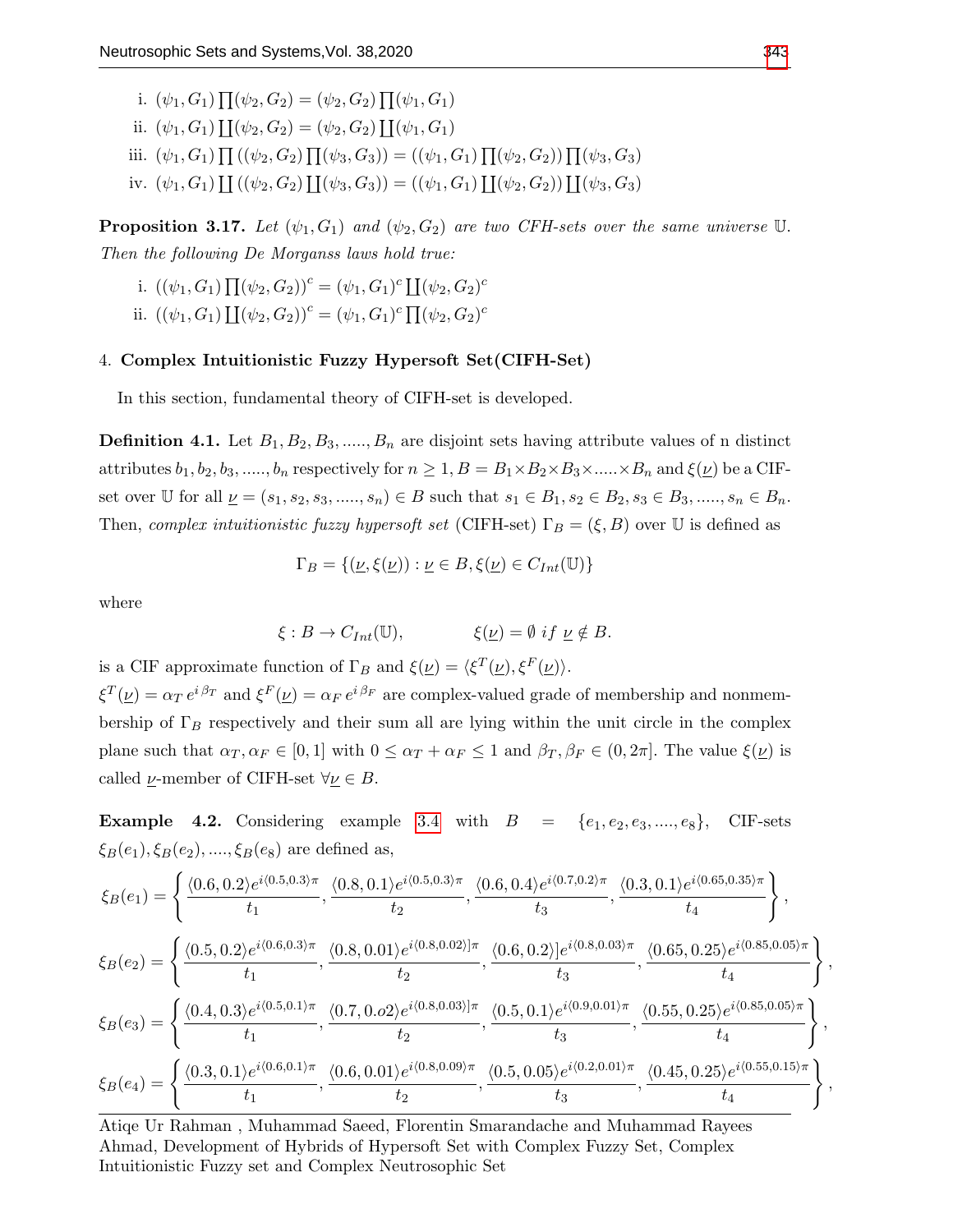$$
\xi_B(e_5) = \left\{ \frac{\langle 0.3, 0.2 \rangle e^{i \langle 0.4, 0.3 \rangle \pi}}{t_1}, \frac{\langle 0.7, 0.1 \rangle e^{i \langle 0.7, 0.08 \rangle \pi}}{t_2}, \frac{\langle 0.7, 0.01 \rangle e^{i \langle 0.6, 0.1 \rangle \pi}}{t_3}, \frac{\langle 0.55, 0.05 \rangle e^{i \langle 0.45, 0.05 \rangle \pi}}{t_4} \right\},
$$
  
\n
$$
\xi_B(e_6) = \left\{ \frac{\langle 0.4, 0.01 \rangle e^{i \langle 0.5, 0.1 \rangle \pi}}{t_1}, \frac{\langle 0.4, 0.1 \rangle e^{i \langle 0.8, 0.1 \rangle \pi}}{t_2}, \frac{\langle 0.6, 0.070 \rangle e^{i \langle 0.7, 0.01 \rangle \pi}}{t_3}, \frac{\langle 0.65, 0.05 \rangle e^{i \langle 0.85, 0.15 \rangle \pi}}{t_4} \right\},
$$
  
\n
$$
\xi_B(e_7) = \left\{ \frac{\langle 0.5, 0.09 \rangle e^{i \langle 0.8, 0.09 \rangle \pi}}{t_1}, \frac{\langle 0.4, 0.09 \rangle e^{i \langle 0.5, 0.06 \rangle \pi}}{t_2}, \frac{\langle 0.4, 0.05 \rangle e^{i \langle 0.5, 0.06 \rangle \pi}}{t_3}, \frac{\langle 0.75, 0.15 \rangle e^{i \langle 0.65, 0.25 \rangle \pi}}{t_4} \right\},
$$

and

$$
\xi_B(e_8)=\left\{\frac{\langle 0.7,0.08\rangle e^{i\langle 0.1,0.09\rangle \pi}}{t_1},\frac{\langle 0.5,0.08\rangle e^{i\langle 0.7,0.02\rangle \pi}}{t_2},\frac{\langle 0.5,0.06\rangle e^{i\langle 0.8,0.03\rangle \pi}}{t_3},\frac{\langle 0.4,0.05\rangle e^{i\langle 0.75,0.15\rangle \pi}}{t_4}\right\}
$$

then CIFH-set  $\Gamma_B$  is written by,

$$
\Gamma_B=\left\{\begin{array}{c} \left(e_1,\frac{\langle 0.6,0.2\rangle e^{i\langle 0.5,0.3\rangle\pi}}{t_1},\frac{\langle 0.8,0.1\rangle e^{i\langle 0.5,0.3\rangle\pi}}{t_2},\frac{\langle 0.6,0.4\rangle e^{i\langle 0.7,0.2\rangle\pi}}{t_3},\frac{\langle 0.3,0.1\rangle e^{i\langle 0.65,0.35\rangle\pi}}{t_4}\right),\\ \left(e_2,\frac{\langle 0.5,0.2\rangle e^{i\langle 0.6,0.3\rangle\pi}}{t_1},\frac{\langle 0.8,0.01\rangle e^{i\langle 0.8,0.02\rangle\pi}}{t_2},\frac{\langle 0.6,0.2\rangle\right] e^{i\langle 0.8,0.03\rangle\pi}}{t_3},\frac{\langle 0.65,0.25\rangle e^{i\langle 0.85,0.05\rangle\pi}}{t_4}\right),\\ \left(e_3,\frac{\langle 0.4,0.3\rangle e^{i\langle 0.5,0.1\rangle\pi}}{t_1},\frac{\langle 0.7,0.02\rangle e^{i\langle 0.8,0.03\rangle\pi}}{t_2},\frac{\langle 0.5,0.1\rangle e^{i\langle 0.8,0.01\rangle\pi}}{t_3},\frac{\langle 0.5,0.1\rangle e^{i\langle 0.8,0.01\rangle\pi}}{t_3},\frac{\langle 0.45,0.25\rangle e^{i\langle 0.55,0.15\rangle\pi}}{t_4}\right),\\ \left(e_4,\frac{\langle 0.3,0.1\rangle e^{i\langle 0.6,0.1\rangle\pi}}{t_1},\frac{\langle 0.6,0.01\rangle e^{i\langle 0.7,0.08\rangle\pi}}{t_2},\frac{\langle 0.5,0.05\rangle e^{i\langle 0.2,0.1\rangle\pi}}{t_3},\frac{\langle 0.5,0.25\rangle e^{i\langle 0.45,0.25\rangle e^{i\langle 0.45,0.15\rangle\pi}}{t_4}\right),\\ \left(e_6,\frac{\langle 0.4,0.01\rangle e^{i\langle 0.5,0.1\rangle\pi}}{t_1},
$$

**Definition 4.3.** Let  $\Gamma_{B_1} = (\xi_1, B_1)$  and  $\Gamma_{B_2} = (\xi_2, B_2)$  be two CIFH-sets over the same U. The set  $\Gamma_{B_1} = (\xi_1, B_1)$  is said to be the *subset* of  $\Gamma_{B_2} = (\xi_2, B_2)$ , if

i.  $B_1 \subseteq B_2$ ii.  $\forall \underline{p} \in B_1, \xi_1(\underline{p}) \subseteq \xi_2(\underline{p})$  implies  $\xi^T{}_1(\underline{p}) \subseteq \xi^T{}_2(\underline{p}), \xi^F{}_1(\underline{p}) \subseteq \xi^F{}_2(\underline{p})$  i.e.  $\alpha_{TB_1}(\underline{p}) \leq \alpha_{TB_2}(\underline{p}), \alpha_{FB_1}(\underline{p}) \leq \alpha_{FB_2}(\underline{p}), \beta_{TB_1}(\underline{p}) \leq \beta_{TB_2}(\underline{p})$  and  $\beta_{FB_1}(\underline{p}) \leq \beta_{FB_2}(\underline{p}),$ where  $\alpha_{TB_1}(\underline{p})$  and  $\beta_{TB_1}(\underline{p})$  are amplitude and phase terms of  $\xi_1^T(\underline{p})$ ,  $\alpha_{FB_1}(\underline{p})$  and  $\beta_{FB_1}(\underline{p})$  are amplitude and phase terms of  $\xi_1^F(\underline{p})$ ,  $\alpha_{TB_2}(\underline{p})$  and  $\beta_{TB_2}(\underline{p})$  are amplitude and phase terms of  $\xi_2^T(\underline{p})$ , and

 $\alpha_{FB_2}(\underline{p})$  and  $\beta_{FB_2}(\underline{p})$  are amplitude and phase terms of  $\xi_2^F(\underline{p})$ .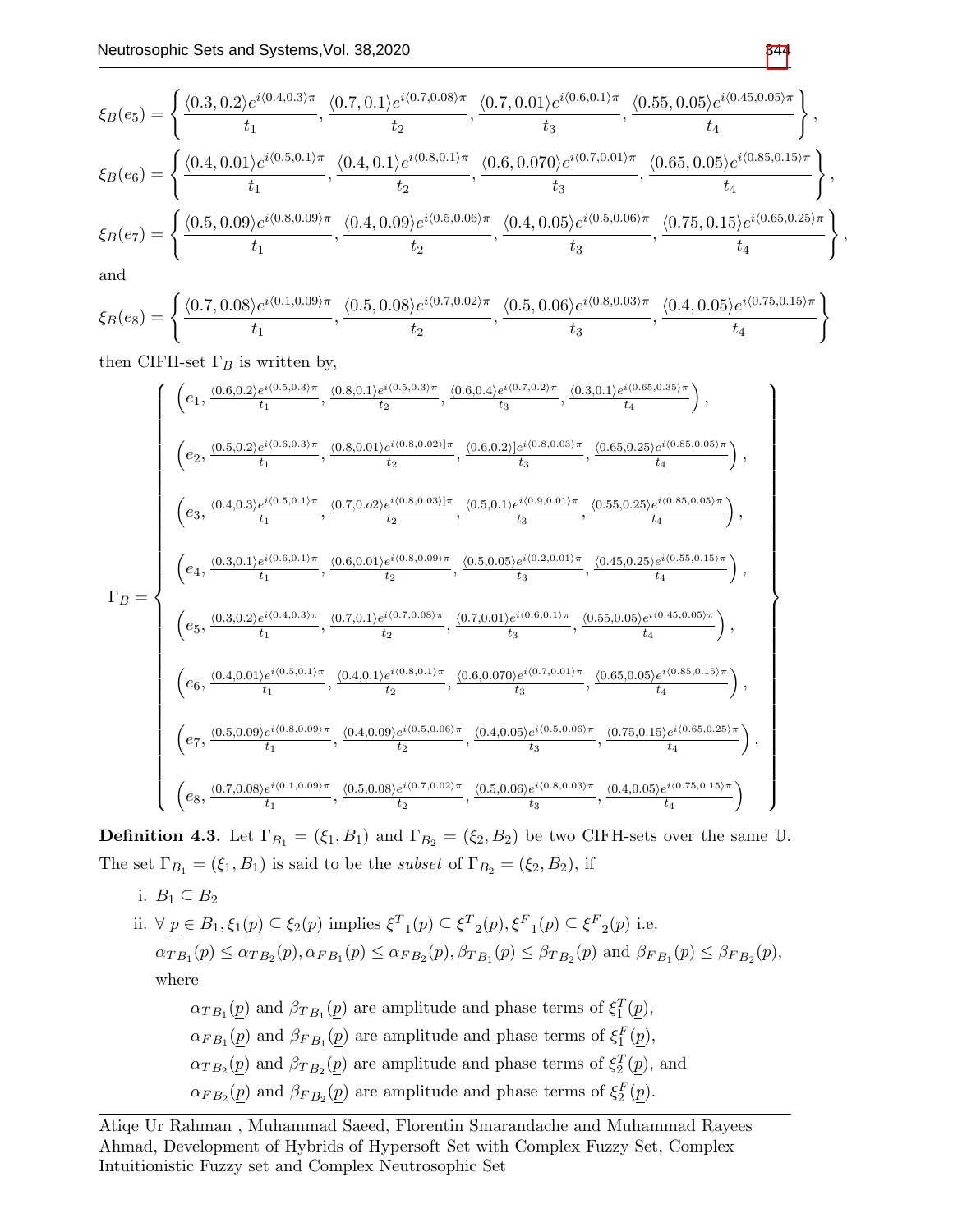**Definition 4.4.** Two CIFH-set  $\Gamma_{B_1} = (\xi_1, B_1)$  and  $\Gamma_{B_2} = (\xi_2, B_2)$  over the same U, are said to be equal if

- i.  $(\xi_1, B_1) \subseteq (\xi_2, B_2)$
- ii.  $(\xi_2, B_2) \subseteq (\xi_1, B_1)$ .

**Definition 4.5.** Let  $(\xi, B)$  be a CIFH-set over U.Then

- i.  $(\xi, B)$  is called a *null CIFH-set*, denoted by  $(\xi, B)_{\Phi}$  if  $\alpha_{TB}(p) = \alpha_{FB}(p) = 0$  and  $\beta_{TB}(p) = \beta_{FB}(p) = 0\pi$  for all  $p \in B$ .
- ii.  $(\xi, B)$  is called a *absolute CIFH-set*, denoted by  $(\xi, B)_{\Delta}$  if  $\alpha_{TB}(p) = \alpha_{FB}(p) = 1$  and  $\beta_{TB}(p) = \beta_{FB}(p) = 2\pi$  for all  $p \in B$ .

**Definition 4.6.** Let  $(\xi_1, B_1)$  and  $(\xi_2, B_2)$  are two CIFH-sets over the same universe U.Then

- i. A CIFH-set  $(\xi_1, B_1)$  is called a *homogeneous CIFH-set*, denoted by  $(\xi_1, B_1)_{Hom}$  if and only if  $\xi_1(p)$  is a homogeneous CIF-set for all  $p \in B_1$ .
- ii. A CIFH-set  $(\xi_1, B_1)$  is called a *completely homogeneous CIFH-set*, denoted by  $(\xi_1, B_1)_{CHom}$  if and only if  $\xi_1(p)$  is a homogeneous with  $\xi_1(q)$  for all  $p, q \in B_1$ .
- iii. A CIFH-set  $(\xi_1, B_1)$  is said to be a completely homogeneous CIFH-set with  $(\xi_2, B_2)$  if and only if  $\xi_1(p)$  is a homogeneous with  $\xi_2(p)$  for all  $p \in B_1 \prod B_2$ .

### 4.1. Set Theoretic Operations and Laws on CIFH-set

Here some basic set theoretic operations (i.e.complement, union and intersection) and laws (commutative laws, associative laws etc.) are discussed on CFH-set.

**Definition 4.7.** The *complement* of CIFH-set  $(\xi, B)$ , denoted by  $(\xi, B)^c$  is defined as

$$
(\xi, B)^c = \{ (\underline{p}, (\xi(\underline{p}))^c) : \underline{p} \in B, (\xi(\underline{p}))^c \in C_{Int}(\mathbb{U}) \}
$$

such that the amplitude and phase terms of the membership function  $(\xi(p))^c$  are given by  $(\alpha_{TB}(p))^c = 1 - \alpha_{TB}(p)$  $(\alpha_{FB}(p))^c = 1 - \alpha_{FB}(p)$ and  $(\beta_{TB}(p))^c = 2\pi - \beta_{TB}(p),$  $(\beta_{FB}(p))^c = 2\pi - \beta_{FB}(p)$  respectively.

**Proposition 4.8.** Let  $(\xi, B)$  be a CIFH-set over  $\mathbb{U}$ . Then  $((\xi, B)^c)^c = (\xi, B)$ .

Atiqe Ur Rahman , Muhammad Saeed, Florentin Smarandache and Muhammad Rayees Ahmad, Development of Hybrids of Hypersoft Set with Complex Fuzzy Set, Complex Intuitionistic Fuzzy set and Complex Neutrosophic Set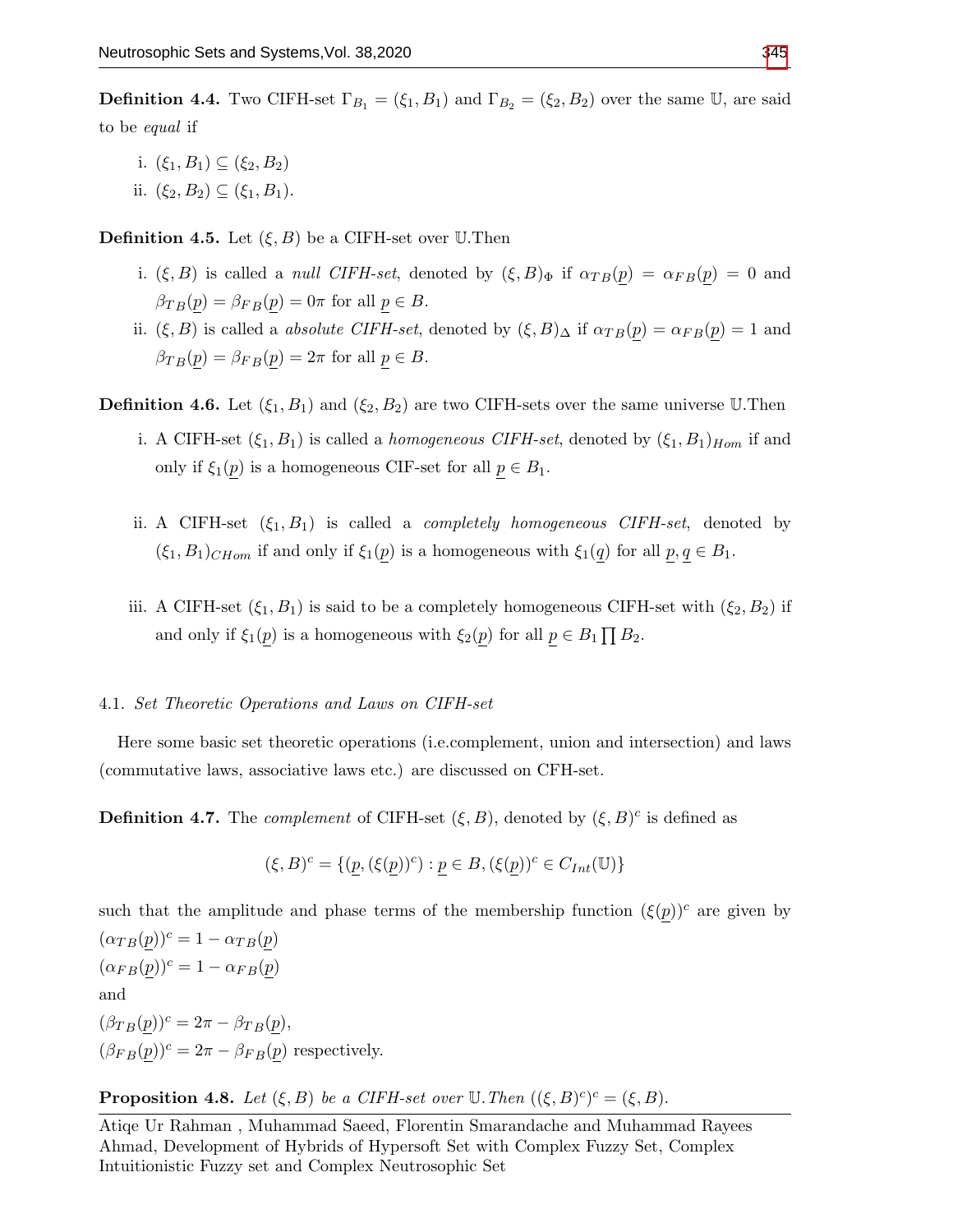*Proof.* Since  $\xi(p) \in C_{Int}(\mathbb{U})$ , therefore  $(\xi, B)$  can be written in terms of its amplitude and phase terms as

<span id="page-11-0"></span>
$$
(\xi, B) = \left\{ \left( \underline{p}, \left( \alpha_{TB}(\underline{p}) e^{i\beta_{TB}(\underline{p})}, \alpha_{FB}(\underline{p}) \right) e^{i\beta_{FB}(\underline{p})} \right) \right) : \underline{p} \in B \right\}
$$
(3)

Now

$$
(\xi, B)^c(\underline{p}) = \left\{ \left( \underline{p}, \left( (\alpha_{TB}(\underline{p}))^c e^{i(\beta_{TB}(\underline{p}))^c}, (\alpha_{FB}(\underline{p}))^c e^{i(\beta_{FB}(\underline{p}))^c} \right) \right) : \underline{p} \in B \right\}
$$
  

$$
(\xi, B)^c(\underline{p}) = \left\{ \left( \underline{p}, \left( (1 - \alpha_{TB}(\underline{p})) e^{i(2\pi - \beta_{TB}(\underline{p}))}, (1 - \alpha_{FB}(\underline{p})) e^{i(2\pi - \alpha_{FB}(\underline{p}))}) \right) : \underline{p} \in B \right\}
$$
  

$$
((\xi, B)^c)^c = \left\{ \left( \underline{p}, \left( (1 - \alpha_{TB}(\underline{p}))^c e^{i(2\pi - \beta_{TB}(\underline{p}))^c}, (1 - \alpha_{FB}(\underline{p}))^c e^{i(2\pi - \beta_{TB}(\underline{p}))^c} \right) \right) : \underline{p} \in B \right\}
$$
  

$$
((\xi, B)^c)^c = \left\{ \left( \underline{p}, \left( (1 - (1 - \alpha_{TB}(\underline{p}))) e^{i(2\pi - (2\pi - \beta_{TB}(\underline{p})))}, (1 - (1 - \alpha_{FB}(\underline{p}))) e^{i(2\pi - (2\pi - \beta_{FB}(\underline{p})))}) \right) \right) : \underline{p} \in B \right\}
$$
  

$$
((\xi, B)^c)^c = \left\{ \left( \underline{p}, \left( \alpha_{TB}(\underline{p}) e^{i\beta_{TB}(\underline{p})}, \alpha_{FB}(\underline{p})) e^{i\beta_{FB}(\underline{p})} \right) \right) : \underline{p} \in B \right\}
$$
  
from equations (3) and (4) we have  $((\xi, B)^c)^c = (\xi, B)$ 

<span id="page-11-1"></span>from equations [\(3\)](#page-11-0) and [\(4\)](#page-11-1), we have  $((\xi, B)^c)^c = (\xi, B)$ .

**Proposition 4.9.** Let  $(\xi, B)$  be a CIFH-set over U. Then

i.  $((\xi, B)<sub>\Phi</sub>)<sup>c</sup> = (\xi, B)<sub>\Delta</sub>$ ii.  $((\xi, B)_{\Delta})^c = (\xi, B)_{\Phi}$ 

**Definition 4.10.** The *intersection* of two CIFH-set  $(\xi_1, B_1)$  and  $(\xi_2, B_2)$  over the same universe U, denoted by  $(\xi_1, B_1) \prod (\xi_2, B_2)$ , is the CIFH-set  $(\xi_3, B_3)$ , where  $B_3 = B_1 \coprod B_2$ , and for all  $p \in B_3$ ,

$$
\xi^T_{3}(\underline{p}) = \begin{cases} \alpha_{TB_1}(\underline{p})e^{i\beta_{TB_1}(\underline{p})} & , if \underline{p} \in B_1 \backslash B_2 \\ \alpha_{TB_2}(\underline{p})e^{i\beta_{TB_2}(\underline{p})} & , if \underline{p} \in B_2 \backslash B_1 \\ \min(\alpha_{TB_1}(\underline{p}), \alpha_{TB_2}(\underline{p}))e^{i\min(\beta_{TB_1}(\underline{p}), \beta_{TB_2}(\underline{p}))} & , if \underline{p} \in B_1 \prod B_2 \end{cases}
$$

and

$$
\xi^{F}_{3}(\underline{p}) = \begin{cases}\n\alpha_{FB_1}(\underline{p})e^{i\beta_{FB_1}(\underline{p})} & , if \underline{p} \in B_1 \backslash B_2 \\
\alpha_{FB_2}(\underline{p})e^{i\beta_{FB_2}(\underline{p})} & , if \underline{p} \in B_2 \backslash B_1 \\
min(\alpha_{FB_1}(\underline{p}), \alpha_{FB_2}(\underline{p}))e^{i\min(\beta_{FB_1}(\underline{p}), \beta_{FB_2}(\underline{p}))} & , if \underline{p} \in B_1 \prod B_2\n\end{cases}
$$

**Definition 4.11.** The difference between two CFH-set  $(\xi_1, B_1)$  and  $(\xi_2, B_2)$  is defined as

$$
(\xi_1, B_1) \setminus (\xi_2, B_2) = (\xi_1, B_1) \prod (\xi_2, B_2)^c
$$

**Definition 4.12.** The union of two CFH-set  $(\xi_1, B_1)$  and  $(\xi_2, B_2)$  over the same universe U, denoted by  $(\xi_1, B_1) \coprod (\xi_2, B_2)$ , is the CFH-set  $(\xi_3, B_3)$ , where  $B_3 = B_1 \coprod B_2$ , and for all  $p \in B_3$ ,

$$
\xi^T \mathbf{1}(\underline{p}) = \begin{cases} \alpha_{TB_1}(\underline{p}) e^{i\beta_{TB_1}(\underline{p})} & , if \underline{p} \in B_1 \backslash B_2 \\ \alpha_{TB_2}(\underline{p}) e^{i\beta_{TB_2}(\underline{p})} & , if \underline{p} \in B_2 \backslash B_1 \\ \max(\alpha_{TB_1}(\underline{p}), \alpha_{TB_2}(\underline{p})) e^{i\max(\beta_{TB_1}(\underline{p}), \beta_{TB_2}(\underline{p}))} & , if \underline{p} \in B_1 \prod B_2 \end{cases}
$$

Atiqe Ur Rahman , Muhammad Saeed, Florentin Smarandache and Muhammad Rayees Ahmad, Development of Hybrids of Hypersoft Set with Complex Fuzzy Set, Complex Intuitionistic Fuzzy set and Complex Neutrosophic Set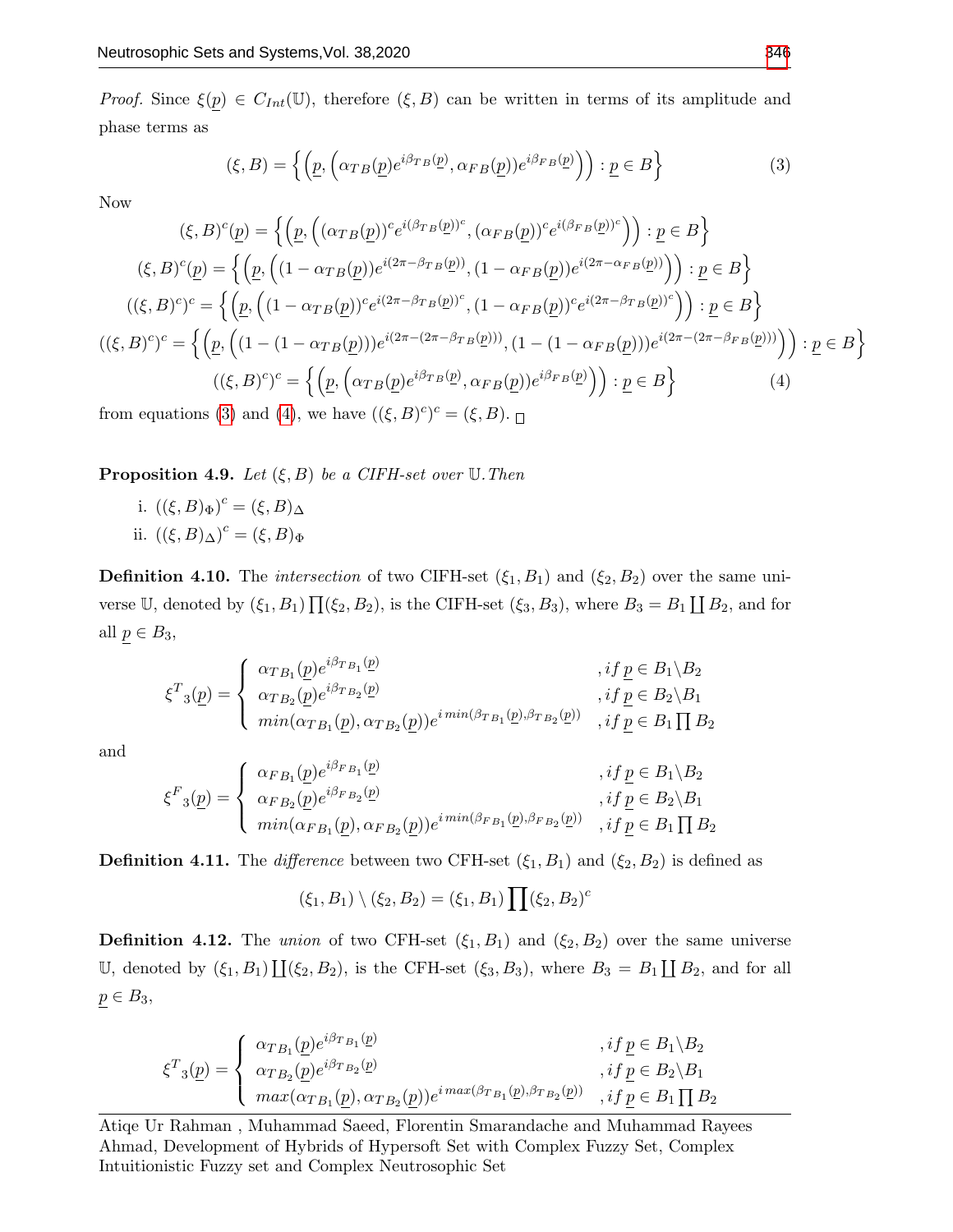and

$$
\xi^{F}_{3}(p) = \begin{cases} \alpha_{FB_{1}}(p)e^{i\beta_{FB_{1}}(p)} & , if p \in B_{1} \setminus B_{2} \\ \alpha_{FB_{2}}(p)e^{i\beta_{FB_{2}}(p)} & , if p \in B_{2} \setminus B_{1} \\ \max(\alpha_{FB_{1}}(p), \alpha_{FB_{2}}(p))e^{i\max(\beta_{FB_{1}}(p), \beta_{FB_{2}}(p))} & , if p \in B_{1} \prod B_{2} \end{cases}
$$

**Proposition 4.13.** Let  $(\xi, B)$  be a CIFH-set over U. Then the following results hold true:

i.  $(\xi, B) \coprod (\xi, B)_{\Phi} = (\xi, B)$ ii.  $(\xi, B) \coprod (\xi, B)_{\Delta} = (\xi, B)_{\Delta}$ iii.  $(\xi, B) \prod (\xi, B)_{\Phi} = (\xi, B)_{\Phi}$ iv.  $(\xi, B) \prod (\xi, B)_{\Delta} = (\xi, B)$ v.  $(\xi, B)_{\Phi} \coprod (\xi, B)_{\Delta} = (\xi, B)_{\Delta}$ vi.  $(\xi, B)_{\Phi} \prod (\xi, B)_{\Delta} = (\xi, B)_{\Phi}$ 

**Proposition 4.14.** Let  $(\xi_1, B_1)$ ,  $(\xi_2, B_2)$  and  $(\xi_3, B_3)$  are three CIFH-sets over the same universe U. Then the following commutative and associative laws hold true:

- i.  $(\xi_1, B_1) \prod (\xi_2, B_2) = (\xi_2, B_2) \prod (\xi_1, B_1)$ ii.  $(\xi_1, B_1) \coprod (\xi_2, B_2) = (\xi_2, B_2) \coprod (\xi_1, B_1)$
- iii.  $(\xi_1, B_1) \prod ((\xi_2, B_2) \prod (\xi_3, B_3)) = ((\xi_1, B_1) \prod (\xi_2, B_2)) \prod (\xi_3, B_3)$
- iv.  $(\xi_1, B_1)$   $\prod ((\xi_2, B_2) \prod (\xi_3, B_3)) = ((\xi_1, B_1) \prod (\xi_2, B_2)) \prod (\xi_3, B_3)$

**Proposition 4.15.** Let  $(\xi_1, B_1)$  and  $(\xi_2, B_2)$  are two CIFH-sets over the same universe U. Then the following De Morganss laws hold true:

i. 
$$
((\xi_1, B_1) \prod (\xi_2, B_2))^c = (\xi_1, B_1)^c \prod (\xi_2, B_2)^c
$$
  
ii.  $((\xi_1, B_1) \prod (\xi_2, B_2))^c = (\xi_1, B_1)^c \prod (\xi_2, B_2)^c$ 

### 5. Complex Neutrosophic Hypersoft Set(CNH-Set)

In this section, CNH-set and its some fundamentals are developed.

**Definition 5.1.** Let  $N_1, N_2, N_3, \ldots, N_n$  are disjoint sets having attribute values of n distinct attributes  $n_1, n_2, n_3, \dots, n_n$  respectively for  $n \geq 1, N = N_1 \times N_2 \times N_3 \times \dots \times N_n$  and  $\zeta(\underline{\lambda})$ be a CN-set over U for all  $\underline{\lambda} = (a_1, a_2, a_3, \dots, a_n) \in N$  such that  $a_1 \in N_1, a_2 \in N_2, a_3 \in$  $N_3, \ldots, a_n \in N_n$ . Then, complex neutrosophic hypersoft set (CNH-set)  $\Theta_N = (\zeta, N)$  over  $\mathbb U$  is defined as

$$
\Theta_N = \{ (\underline{\lambda}, \zeta(\underline{\lambda})) : \underline{\lambda} \in N, \zeta(\underline{\lambda}) \in C_{Neu}(\mathbb{U}) \}
$$

where

$$
\zeta: N \to C_{Neu}(\mathbb{U}), \qquad \qquad \zeta(\underline{\lambda}) = \emptyset \text{ if } \underline{\lambda} \notin N.
$$

is a CN approximate function of  $\Theta_N$  and  $\zeta(\underline{\lambda}) = \langle \zeta^T(\underline{\lambda}), \zeta^I(\underline{\lambda}), \zeta^F(\underline{\lambda}) \rangle$ .  $\zeta^T(\underline{\lambda}) = \delta_T e^{i \eta_T}, \; \zeta^I(\underline{\lambda}) = \delta_I e^{i \eta_I}$  and  $\zeta^F(\underline{\lambda}) = \delta_F e^{i \eta_F}$  are complex-valued truth membership function, complex-valued indeterminacy membership function, and complex-valued falsity

Atiqe Ur Rahman , Muhammad Saeed, Florentin Smarandache and Muhammad Rayees Ahmad, Development of Hybrids of Hypersoft Set with Complex Fuzzy Set, Complex Intuitionistic Fuzzy set and Complex Neutrosophic Set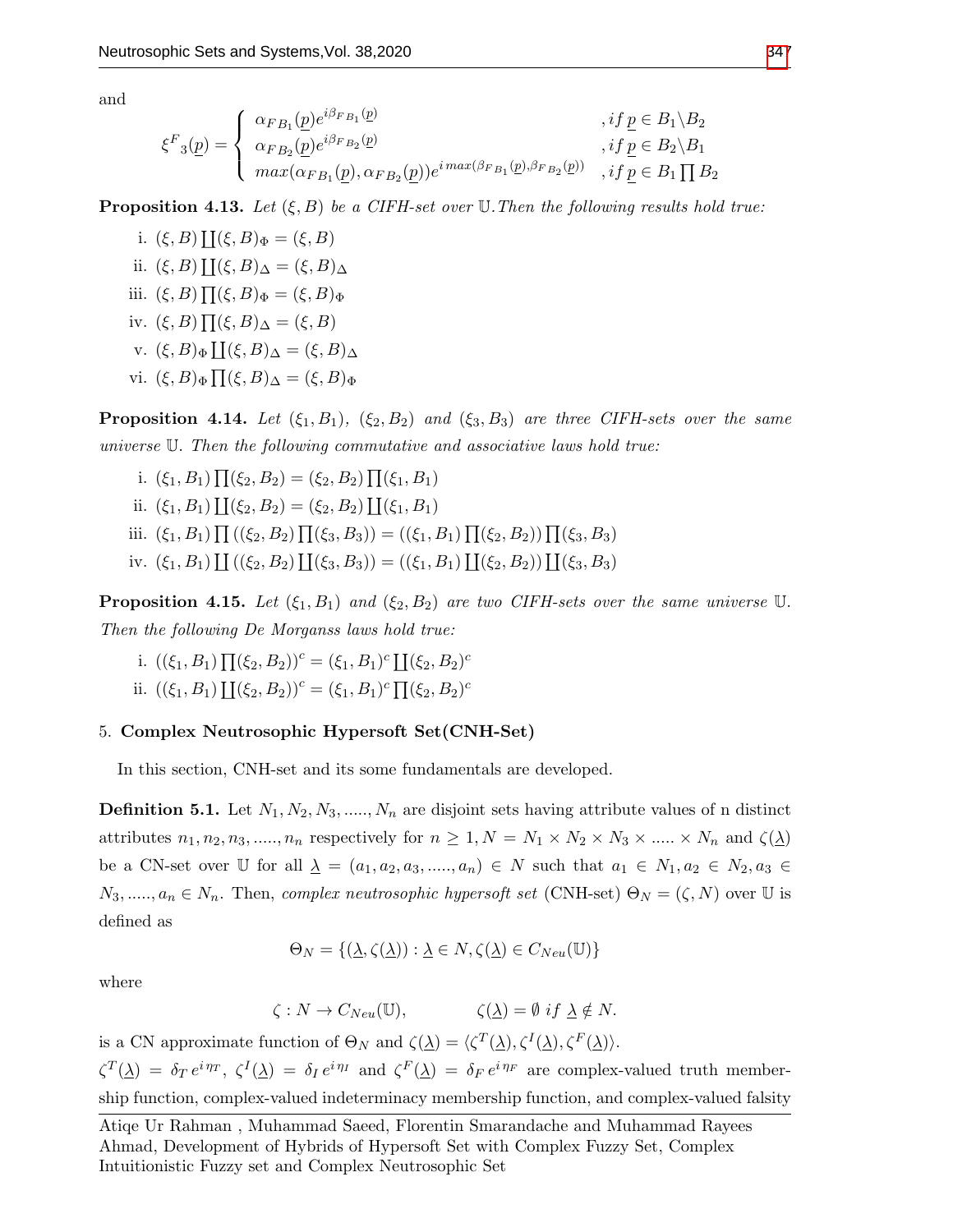membership function of  $\Theta_N$  respectively and their sum all are lying within the unit circle in the complex plane such that  $\delta_T, \delta_I, \delta_F \in [0, 1]$  with  $\delta_0 \leq \delta_T + \delta_I + \delta_F \leq 3^+$  (or  $0 \leq |\delta_T + \delta_I + \delta_F| \leq 3$ ) and  $\eta_T, \eta_I, \eta_F \in (0, 2\pi]$ . The value  $\zeta(\underline{\lambda})$  is called  $\underline{\lambda}$ -member of CNH-set  $\forall \underline{\lambda} \in N$ .

**Example 5.2.** Considering example [3.4](#page-5-0) wit  $N = \{e_1, e_2, e_3, \ldots, e_8\}, \quad \text{CNF-sets}$  $\zeta_N(e_1), \zeta_N(e_2), \ldots, \zeta_N(e_8)$  are defined as,

$$
\zeta_{N}(e_{1}) = \left\{ \begin{array}{c} \frac{\langle 0.6, 0.1, 0.2 \rangle e^{i(0.5, 0.2, 0.3) \pi}}{t_{1}}, \frac{\langle 0.8, 0.3, 0.1 \rangle e^{i(0.5, 0.4, 0.3) \pi}}{t_{2}}, \frac{\langle 0.6, 0.5, 0.4 \rangle e^{i(0.7, 0.6, 0.2) \pi}}{t_{3}}, \frac{\langle 0.3, 0.7, 0.1 \rangle e^{i(0.65, 0.55, 0.35) \pi}}{t_{4}}, \frac{\langle 0.6, 0.2, 0.1 \rangle e^{i(0.65, 0.55, 0.35) \pi}}{t_{4}}, \frac{\langle 0.6, 0.2, 0.1 \rangle e^{i(0.8, 0.03, 0.4) \pi}}{t_{4}}, \frac{\langle 0.6, 0.2, 0.2 \rangle e^{i(0.8, 0.03, 0.4) \pi}}{t_{4}}, \frac{\langle 0.6, 0.2, 0.2 \rangle e^{i(0.8, 0.03, 0.4) \pi}}{t_{4}}, \frac{\langle 0.6, 0.2, 0.2 \rangle e^{i(0.8, 0.03, 0.4) \pi}}{t_{4}}, \frac{\langle 0.6, 0.2, 0.2 \rangle e^{i(0.8, 0.03, 0.4) \pi}}{t_{4}}, \frac{\langle 0.6, 0.2, 0.2 \rangle e^{i(0.8, 0.03, 0.4) \pi}}{t_{4}}, \frac{\langle 0.6, 0.2, 0.2 \rangle e^{i(0.8, 0.03, 0.4) \pi}}{t_{4}}, \frac{\langle 0.6, 0.2, 0.2 \rangle e^{i(0.8, 0.03, 0.4) \pi}}{t_{4}}, \frac{\langle 0.6, 0.2, 0.2 \rangle e^{i(0.8, 0.03, 0.4) \pi}}{t_{4}}, \frac{\langle 0.6, 0.2, 0.2 \rangle e^{i(0.8, 0.03, 0.4) \pi}}{t_{4}}, \frac{\langle 0.4, 0.2, 0.2, 0.1 \rangle e^{i(0.8
$$

$$
\zeta_N(e_8)=\left\{\begin{array}{cc} \frac{\langle 0.7,0.08,0.3\rangle e^{i\langle 0.1,0.09,0.01\rangle \pi}}{t_1},\frac{\langle 0.5,0.08,0.3\rangle e^{i\langle 0.7,0.02,0.6\rangle \pi}}{t_2},\frac{\langle 0.5,0.06,0.5\rangle e^{i\langle 0.8,0.03,0.3\rangle \pi}}{t_3},\frac{\langle 0.4,0.05,0.35\rangle e^{i\langle 0.75,0.15,0.6\rangle \pi}}{t_4} \end{array}\right\}
$$

then CNH-set  $\Theta_N$  is written by,

$$
\Theta_{N}=\left(\begin{matrix} \left(e_1,\frac{\langle 0.6,0.1,0.2\rangle e^{i(0.5,0.2,0.3)\pi}}{t_1},\frac{\langle 0.8,0.3,0.1\rangle e^{i(0.5,0.4,0.3)\pi}}{t_2},\frac{\langle 0.6,0.5,0.4\rangle e^{i(0.7,0.6,0.2)\pi}}{t_3},\frac{\langle 0.3,0.7,0.1\rangle e^{i(0.6,0.5,0.35)\pi}}{t_4}\right),\\ \left(e_2,\frac{\langle 0.5,0.2,0.1\rangle e^{i(0.6,0.3,0.2)\pi}}{t_1},\frac{\langle 0.8,0.01,0.2\rangle e^{i(0.8,0.02,0.3)\pi}}{t_2},\frac{\langle 0.6,0.2,0.2\rangle e^{i(0.8,0.3,0.4)\pi}}{t_3},\frac{\langle 0.6,0.2,0.2\rangle e^{i(0.8,0.3,0.4)\pi}}{t_4},\frac{\langle 0.5,0.25,0.5\rangle e^{i(0.85,0.05,0.5)\pi}}{t_4}\right),\\ \left(e_3,\frac{\langle 0.4,0.3,0.3\rangle e^{i(0.5,0.1,0.8)\pi}}{t_1},\frac{\langle 0.7,0.02,0.3\rangle e^{i(0.8,0.03,0.7)\pi}}{t_2},\frac{\langle 0.5,0.1,0.9\rangle e^{i(0.9,0.01,0.7)\pi}}{t_3},\frac{\langle 0.5,0.25,0.25,0.1\rangle e^{i(0.8,0.05,0.4)\pi}}{t_4}\right),\\ \left(e_5,\frac{\langle 0.3,0.1,0.9\rangle e^{i(0.6,0.1,0.5)\pi}}{t_1},\frac{\langle 0.7,0.02,0.3\rangle e^{i(0.8,0.09,0.5)\pi}}{t_2},\frac{\langle 0.5,0.05,0.3\rangle e^{i(0.9,0.01,0.4)\pi}}{t_3},\frac{\langle 0.45,0.25,0.25,0.1\rangle e^{i(0.45,0.35,0.3)\
$$

**Definition 5.3.** Let  $\Theta_{N_1} = (\zeta_1, N_1)$  and  $\Theta_{N_2} = (\zeta_2, N_2)$  be two CNH-sets over the same U. The set  $\Theta_{N_1} = (\zeta_1, N_1)$  is said to be the *subset* of  $\Theta_{N_2} = (\zeta_2, N_2)$ , if

Atiqe Ur Rahman , Muhammad Saeed, Florentin Smarandache and Muhammad Rayees Ahmad, Development of Hybrids of Hypersoft Set with Complex Fuzzy Set, Complex Intuitionistic Fuzzy set and Complex Neutrosophic Set

 $\mathcal{L}$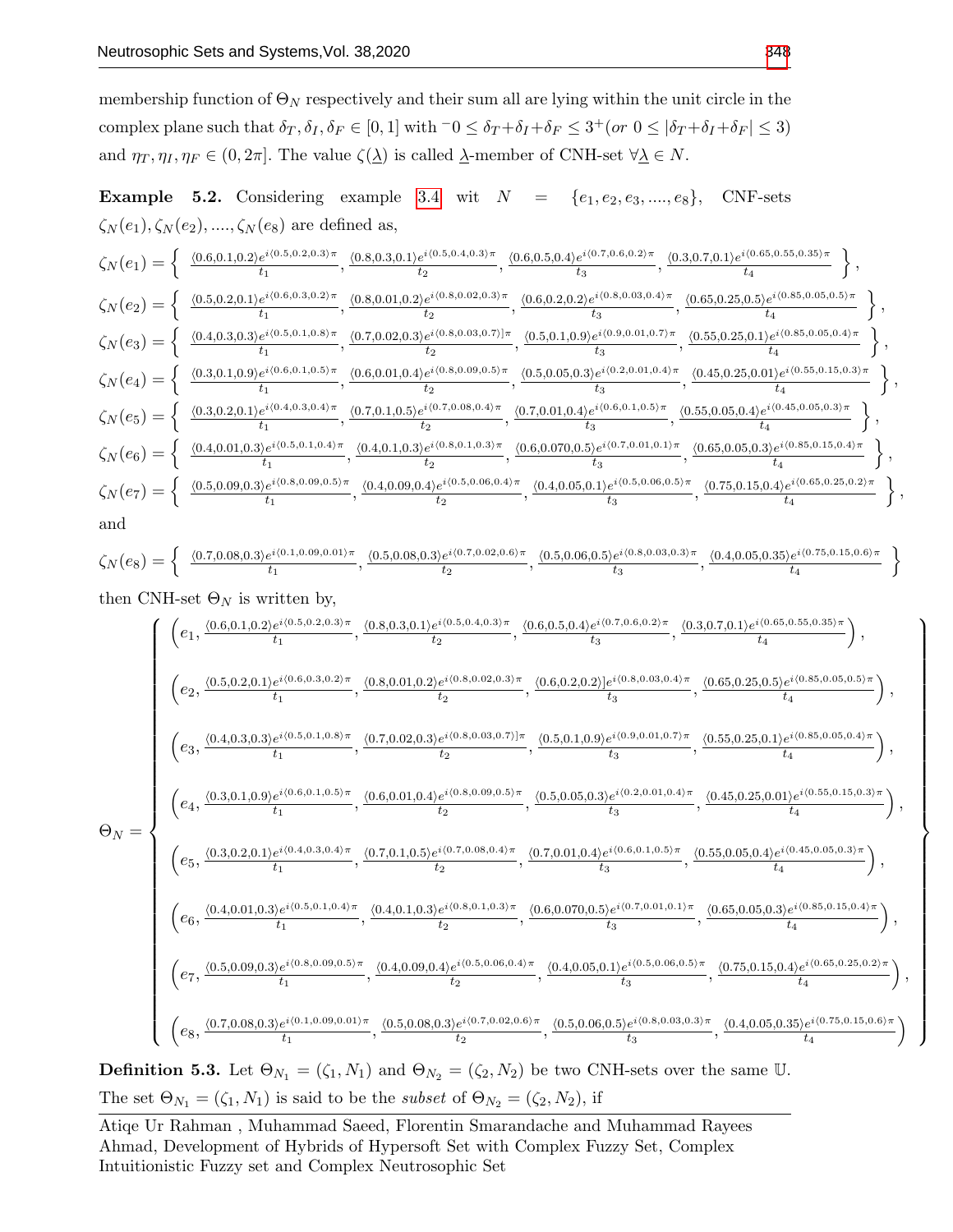i.  $N_1 \subset N_2$ ii.  $\forall \underline{u} \in N_1, \zeta_1(\underline{u}) \subseteq \zeta_2(\underline{u})$  implies  $\zeta_1^T(\underline{u}) \subseteq \zeta_2^T(\underline{u}), \zeta_1^I(\underline{u}) \subseteq \zeta_2^I(\underline{u}), \zeta_1^F(\underline{u}) \subseteq \zeta_2^F(\underline{u})$  i.e.  $\delta_{TN_1}(\underline{u}) \leq \delta_{TN_2}(\underline{u}),$  $\delta_{IN_1}(\underline{u}) \leq \delta_{IN_2}(\underline{u}),$  $\delta_{FN_1}(\underline{u}) \leq \delta_{FN_2}(\underline{u}),$  $\eta_{T N_1}(\underline{u}) \leq \eta_{T N_2}(\underline{u}),$  $\eta_{I_{N_1}}(\underline{u}) \leq \eta_{I_{N_2}}(\underline{u})$  and  $\eta_{F N_1}(\underline{u}) \leq \eta_{F N_2}(\underline{u}),$ where  $\delta_{TN_1}(\underline{u})$  and  $\eta_{TN_1}(\underline{u})$  are amplitude and phase terms of  $\zeta_1^T(\underline{u})$ ,  $\delta_{IN_1}(\underline{u})$  and  $\eta_{IN_1}(\underline{u})$  are amplitude and phase terms of  $\zeta_1^I(\underline{u})$ ,  $\delta_{FN_1}(\underline{u})$  and  $\eta_{FN_1}(\underline{u})$  are amplitude and phase terms of  $\zeta_1^F(\underline{u})$ ,  $\delta_{T N_2}(\underline{u})$  and  $\eta_{T N_2}(\underline{u})$  are amplitude and phase terms of  $\zeta_2^T(\underline{u})$ ,  $\delta_{IN_2}(\underline{u})$  and  $\eta_{IN_2}(\underline{u})$  are amplitude and phase terms of  $\zeta_2^I(\underline{u})$ , and

**Definition 5.4.** Two CNH-set  $\Theta_{N_1} = (\zeta_1, N_1)$  and  $\Theta_{N_2} = (\zeta_2, N_2)$  over the same U, are said

 $\delta_{FN_2}(\underline{u})$  and  $\eta_{FN_2}(\underline{u})$  are amplitude and phase terms of  $\zeta_2^F(\underline{u})$ .

- to be equal if
	- i.  $(\zeta_1, N_1) \subseteq (\zeta_2, N_2)$ ii.  $(\zeta_2, N_2) \subseteq (\zeta_1, N_1)$ .

**Definition 5.5.** Let  $(\zeta, N)$  be a CNH-set over U.Then

- i.  $(\zeta, N)$  is called a *null CNH-set*, denoted by  $(\zeta, N)_{\Phi}$  if  $\delta_{TN}(\underline{u}) = \delta_{IN}(\underline{u}) = \delta_{FN}(\underline{u}) = 0$ and  $\eta_{TN}(\underline{u}) = \eta_{IN}(\underline{u}) = \eta_{FN}(\underline{u}) = 0\pi$  for all  $\underline{u} \in B$ .
- ii.  $(\zeta, N)$  is called a *absolute CNH-set*, denoted by  $(\zeta, N)_{\Delta}$  if  $\delta_{TN}(\underline{u}) = \delta_{IN}(\underline{u})$  $\delta_{FN}(\underline{u}) = 1$  and  $\eta_{TN}(\underline{u}) = \eta_{IN}(\underline{u}) = \eta_{FN}(\underline{u}) = 2\pi$  for all  $\underline{u} \in B$ .

**Definition 5.6.** Let  $(\zeta_1, N_1)$  and  $(\zeta_2, N_2)$  are two CNH-sets over the same universe U.Then

- i. A CNH-set  $(\zeta_1, N_1)$  is called a *homogeneous CNH-set*, denoted by  $(\zeta_1, N_1)_{Hom}$  if and only if  $\zeta_1(\underline{u})$  is a homogeneous CN-set for all  $\underline{u} \in N_1$ .
- ii. A CNH-set  $(\zeta_1, N_1)$  is called a *completely homogeneous CNH-set*, denoted by  $(\zeta_1, N_1)_{CHom}$  if and only if  $\zeta_1(\underline{u})$  is a homogeneous with  $\zeta_1(\underline{v})$  for all  $\underline{u}, \underline{v} \in N_1$ .
- iii. A CNH-set  $(\zeta_1, N_1)$  is said to be a completely homogeneous CNH-set with  $(\zeta_2, N_2)$  if and only if  $\zeta_1(\underline{u})$  is a homogeneous with  $\zeta_2(\underline{u})$  for all  $\underline{u} \in N_1 \prod N_2$ .

Atiqe Ur Rahman , Muhammad Saeed, Florentin Smarandache and Muhammad Rayees Ahmad, Development of Hybrids of Hypersoft Set with Complex Fuzzy Set, Complex Intuitionistic Fuzzy set and Complex Neutrosophic Set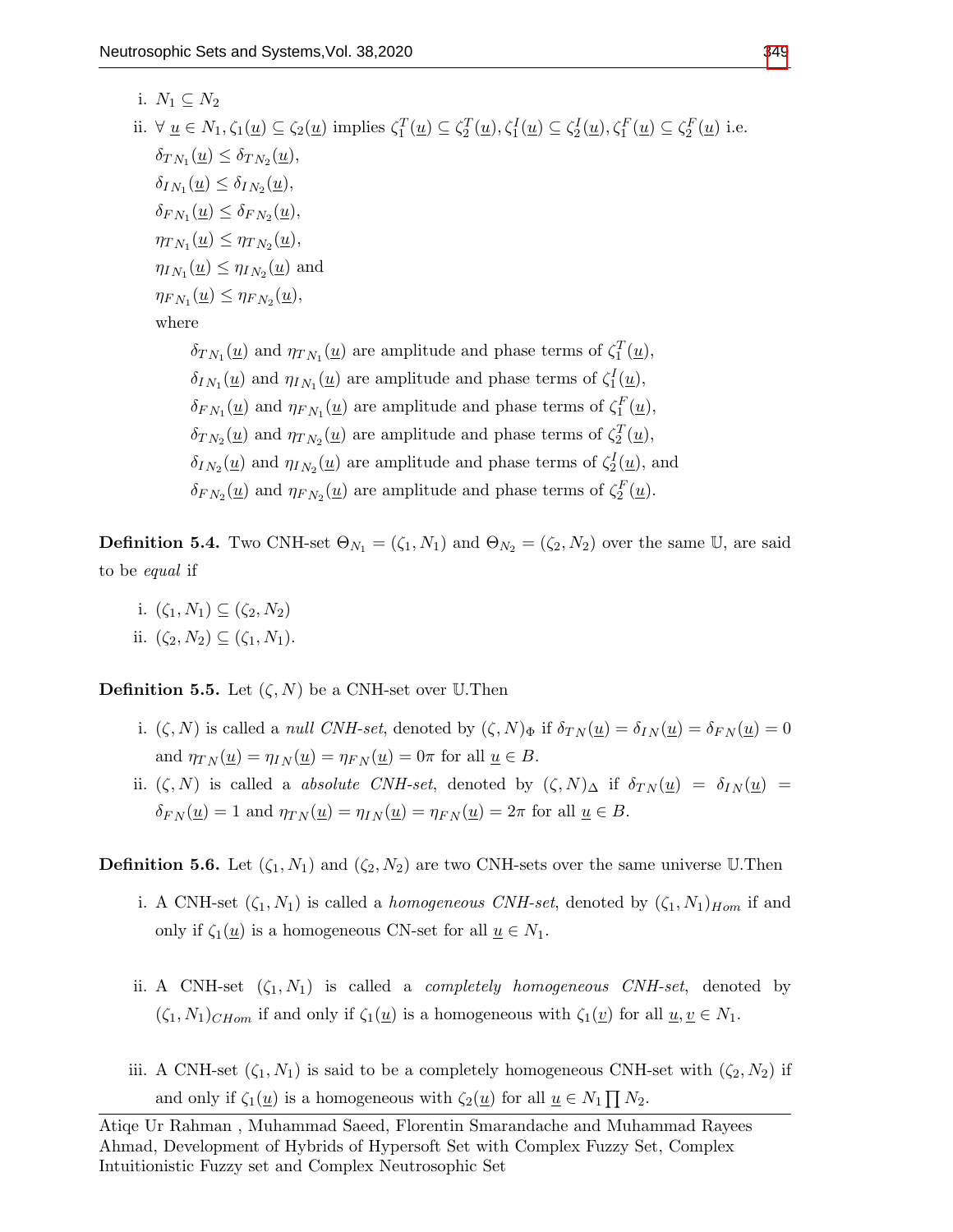### 5.1. Set Theoretic Operations and Laws on CNH-set

Here some basic set theoretic operations (i.e.complement, union and intersection) and laws (commutative laws, associative laws etc.) are discussed on CNH-set.

**Definition 5.7.** The *complement* of CNH-set  $(\zeta, N)$ , denoted by  $(\zeta, N)^c$  is defined as

$$
(\zeta,N)^c=\{(\underline{u},(\zeta(\underline{u}))^c):\underline{u}\in B,(\zeta(\underline{u}))^c\in C_{Neu}(\mathbb{U})\}
$$

such that the amplitude and phase terms of the membership function  $(\zeta(\underline{u}))^c$  are given by  $(\delta_{TN}(\underline{u}))^c = \delta_{FN}(\underline{u}),$  $(\delta_{IN}(\underline{u}))^c = 1 - \delta_{IN}(\underline{u}),$  $(\delta_{FN}(\underline{u}))^c = \delta_{TN}(\underline{u}),$ and  $(\eta_{T_N}(\underline{u}))^c = 2\pi - \eta_{T_N}(\underline{u}),$  $(\eta_{IN}(\underline{u}))^c = 2\pi - \eta_{IN}(\underline{u}),$  $(\eta_{FN}(\underline{u}))^c = 2\pi - \eta_{FN}(\underline{u})$  respectively.

**Proposition 5.8.** Let  $(\zeta, N)$  be a CNH-set over  $\mathbb{U}$ . Then  $((\zeta, N)^c)^c = (\zeta, N)$ .

Proof. Since  $\zeta(\underline{u}) \in C_{Neu}(\mathbb{U})$ , therefore  $(\zeta, N)$  can be written in terms of its amplitude and phase terms as

<span id="page-15-0"></span>
$$
(\zeta, N) = \left\{ \left( \underline{u}, \left\langle \delta_{TN}(\underline{u}) e^{i\eta_{TN}(\underline{u})}, \delta_{IN}(\underline{u}) e^{i\eta_{IN}(\underline{u})}, \delta_{FN}(\underline{u}) \right) e^{i\eta_{FN}(\underline{u})} \right) : \underline{u} \in N \right\}
$$
(5)

Now

$$
(\zeta, N)^c(\underline{u}) = \left\{ \left( \underline{u}, \left\langle (\delta_{TN}(\underline{u}))^c e^{i(\eta_{TN}(\underline{u}))^c}, (\delta_{IN}(\underline{u}))^c e^{i(\eta_{IN}(\underline{u}))^c}, (\delta_{FN}(\underline{u}))^c e^{i(\eta_{FN}(\underline{u}))^c} \right\rangle \right) : \underline{u} \in N \right\}
$$

$$
(\zeta, N)^c(\underline{u}) = \left\{ \left( \underline{u}, \left\langle (\delta_{FN}(\underline{u}))e^{i(2\pi - \eta_{TN}(\underline{u}))}, (1 - \delta_{IN}(\underline{u}))e^{i(2\pi - \eta_{IN}(\underline{u}))}, (\delta_{TN}(\underline{u}))e^{i(2\pi - \delta_{FN}(\underline{u}))} \right\rangle \right) : \underline{u} \in N \right\}
$$

$$
((\zeta, N)^c)^c = \left\{ \left( \underline{u}, \left\langle (\delta_{FN}(\underline{u}))^c e^{i(2\pi - \eta_{TN}(\underline{u}))^c}, (1 - \delta_{IN}(\underline{u}))^c e^{i(2\pi - \eta_{IN}(\underline{u}))^c}, (\delta_{TN}(\underline{u}))^c e^{i(2\pi - \eta_{TN}(\underline{u}))^c} \right\rangle \right) : \underline{u} \in N \right\}
$$
  

$$
((\zeta, N)^c)^c = \left\{ \left( \underline{u}, \left\langle \begin{array}{l} \delta_{TN}(\underline{u}) e^{i(2\pi - (2\pi - \eta_{TN}(\underline{u})))}, \\ (1 - (1 - \delta_{IN}(\underline{u}))) e^{i(2\pi - (2\pi - \eta_{IN}(\underline{u})))}, \\ \delta_{FN}(\underline{u}) e^{i(2\pi - (2\pi - \eta_{FN}(\underline{u})))} \end{array} \right\rangle \right\} : \underline{u} \in N \right\}
$$
  

$$
((\zeta, N)^c)^c = \left\{ \left( \underline{u}, \left\langle \delta_{TN}(\underline{u}) e^{i\eta_{TN}(\underline{u})}, \delta_{IN}(\underline{u}) e^{i\eta_{IN}(\underline{u})}, \delta_{FN}(\underline{u}) e^{i\eta_{FN}(\underline{u})} \right\rangle \right) : \underline{u} \in N \right\}
$$
  
from equations (5) and (6) we have  $((\zeta, N)^c)^c = (\zeta, N)$ 

<span id="page-15-1"></span>from equations [\(5\)](#page-15-0) and [\(6\)](#page-15-1), we have  $((\zeta, N)^c)^c = (\zeta, N)$ .

**Proposition 5.9.** Let  $(\zeta, N)$  be a CNH-set over U. Then

i. 
$$
((\zeta, N)_{\Phi})^c = (\zeta, N)_{\Delta}
$$

Atiqe Ur Rahman , Muhammad Saeed, Florentin Smarandache and Muhammad Rayees Ahmad, Development of Hybrids of Hypersoft Set with Complex Fuzzy Set, Complex Intuitionistic Fuzzy set and Complex Neutrosophic Set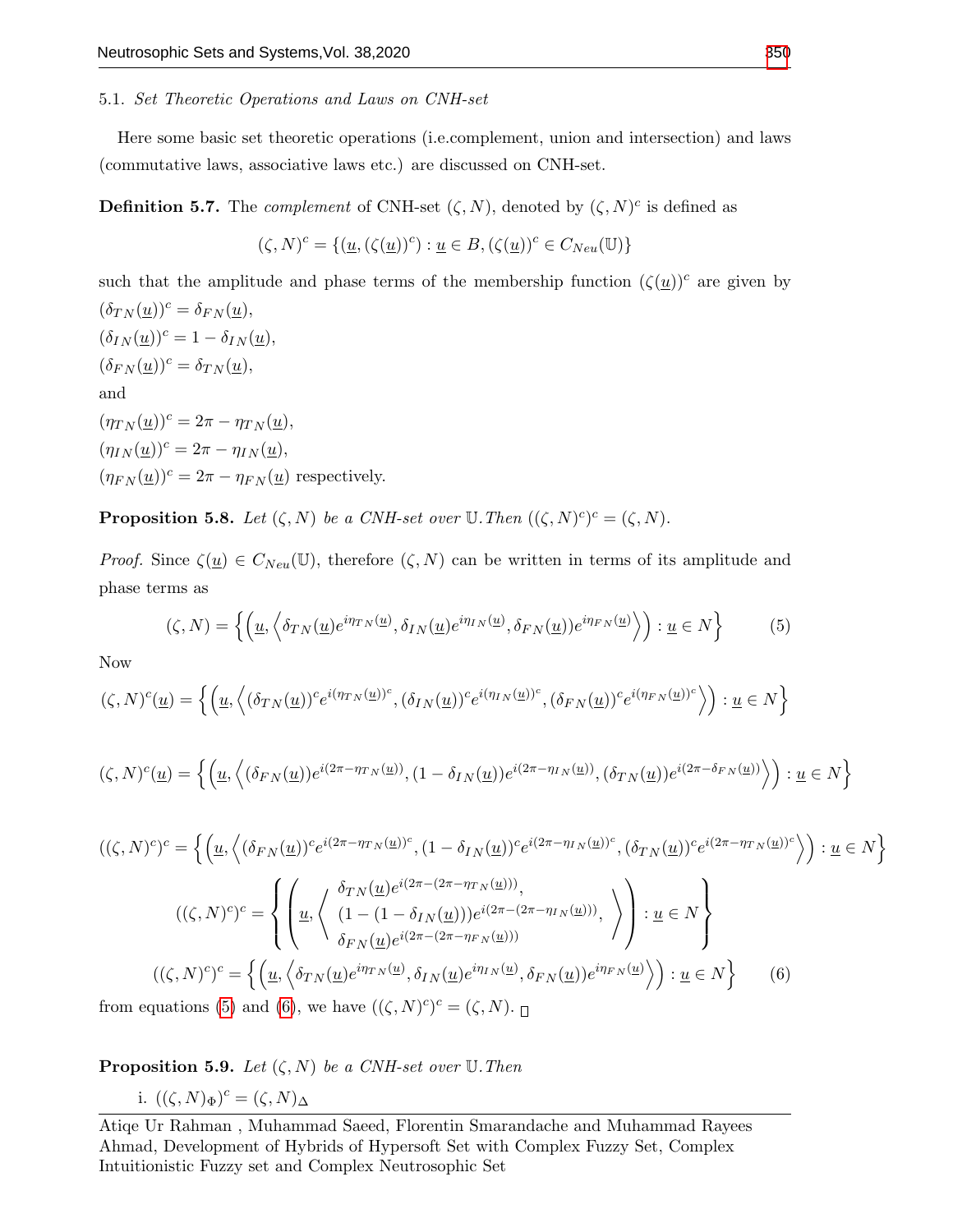ii.  $((\zeta, N)_{\Delta})^c = (\zeta, N)_{\Phi}$ 

**Definition 5.10.** The *intersection* of two CNH-set  $(\zeta_1, N_1)$  and  $(\zeta_2, N_2)$  over the same universe U, denoted by  $(\zeta_1, N_1) \prod_{i \in \zeta_2} (\zeta_2, N_2)$ , is the CNH-set  $(\zeta_3, N_3)$ , where  $N_3 = N_1 \coprod N_2$ , and for all  $\underline{u} \in N_3$ ,

$$
\zeta^{T}_{3}(\underline{u}) = \begin{cases}\n\delta_{TN_{1}}(\underline{u})e^{i\eta_{TN_{1}}(\underline{u})} & , if \underline{u} \in N_{1} \backslash N_{2} \\
\delta_{TN_{2}}(\underline{u})e^{i\eta_{TN_{2}}(\underline{u})} & , if \underline{u} \in N_{2} \backslash N_{1} \\
[\delta_{TN_{1}}(\underline{u}) \otimes \delta_{TN_{2}}(\underline{u})] \cdot e^{i[\eta_{TN_{1}}(\underline{u}) \otimes \eta_{TN_{2}}(\underline{u})]} & , if \underline{u} \in N_{1} \prod N_{2} \\
\delta_{IN_{1}}(\underline{u})e^{i\eta_{IN_{1}}(\underline{u})} & , if \underline{u} \in N_{1} \backslash N_{2} \\
\delta_{IN_{2}}(\underline{u})e^{i\eta_{IN_{2}}(\underline{u})} & , if \underline{u} \in N_{1} \backslash N_{2} \\
[\delta_{IN_{1}}(\underline{u}) \otimes \delta_{IN_{2}}(\underline{u})] \cdot e^{i[\eta_{IN_{1}}(\underline{u}) \otimes \eta_{IN_{2}}(\underline{u})]} & , if \underline{u} \in N_{1} \prod N_{2}\n\end{cases}
$$

and

$$
\zeta^{F}{}_{3}(\underline{u}) = \begin{cases}\n\delta_{FN_{1}}(\underline{u})e^{i\eta_{FN_{1}}(\underline{u})} & , if \underline{u} \in N_{1} \setminus N_{2} \\
\delta_{FN_{2}}(\underline{u})e^{i\eta_{FN_{2}}(\underline{u})} & , if \underline{u} \in N_{2} \setminus N_{1} \\
[\delta_{FN_{1}}(\underline{u}) \otimes \delta_{FN_{2}}(\underline{u})] \cdot e^{i[\eta_{FN_{1}}(\underline{u}) \otimes \eta_{FN_{2}}(\underline{u})]} & , if \underline{u} \in N_{1} \prod N_{2}\n\end{cases}
$$

where ⊗ denotes minimum operator.

**Definition 5.11.** The difference between two CNH-set  $(\zeta_1, N_1)$  and  $(\zeta_2, N_2)$  is defined as

$$
(\zeta_1, N_1) \setminus (\zeta_2, N_2) = (\zeta_1, N_1) \prod (\zeta_2, N_2)^c
$$

**Definition 5.12.** The union of two CNH-set  $(\zeta_1, N_1)$  and  $(\zeta_2, N_2)$  over the same universe U, denoted by  $(\zeta_1, N_1) \coprod (\zeta_2, N_2)$ , is the CNH-set  $(\zeta_3, N_3)$ , where  $N_3 = N_1 \coprod N_2$ , and for all  $\underline{u} \in N_3$ ,

$$
\zeta^{T}_{3}(\underline{u}) = \begin{cases}\n\delta_{TN_{1}}(\underline{u})e^{i\eta_{TN_{1}}(\underline{u})} & , if \underline{u} \in N_{1} \backslash N_{2} \\
\delta_{TN_{2}}(\underline{u})e^{i\eta_{TN_{2}}(\underline{u})} & , if \underline{u} \in N_{2} \backslash N_{1} \\
[\delta_{TN_{1}}(\underline{u}) \oplus \delta_{TN_{2}}(\underline{u})] \cdot e^{i[\eta_{TN_{1}}(\underline{u}) \oplus \eta_{TN_{2}}(\underline{u})]} & , if \underline{u} \in N_{1} \prod N_{2} \\
\delta_{IN_{1}}(\underline{u})e^{i\eta_{IN_{1}}(\underline{u})} & , if \underline{u} \in N_{1} \backslash N_{2} \\
\delta_{IN_{2}}(\underline{u})e^{i\eta_{IN_{2}}(\underline{u})} & , if \underline{u} \in N_{1} \backslash N_{2} \\
[\delta_{IN_{1}}(\underline{u}) \oplus \delta_{IN_{2}}(\underline{u})] \cdot e^{i[\eta_{IN_{1}}(\underline{u}) \oplus \eta_{IN_{2}}(\underline{u})]} & , if \underline{u} \in N_{1} \prod N_{2}\n\end{cases}
$$

and

$$
\zeta^{F}_{3}(\underline{u}) = \begin{cases}\n\delta_{FN_1}(\underline{u})e^{i\eta_{FN_1}(\underline{u})} & , if \underline{u} \in N_1 \backslash N_2 \\
\delta_{FN_2}(\underline{u})e^{i\eta_{FN_2}(\underline{u})} & , if \underline{u} \in N_2 \backslash N_1 \\
[\delta_{FN_1}(\underline{u}) \oplus \delta_{FN_2}(\underline{u})] \cdot e^{i[\eta_{FN_1}(\underline{u}) \oplus \eta_{FN_2}(\underline{u})]} & , if \underline{u} \in N_1 \prod N_2\n\end{cases}
$$

where ⊕ denotes maximum operator.

**Proposition 5.13.** Let  $(\zeta, N)$  be a CNH-set over U. Then the following results hold true:

i.  $(\zeta, N) \coprod (\zeta, N)_{\Phi} = (\zeta, N)$ ii.  $(\zeta, N) \coprod (\zeta, N)_{\Delta} = (\zeta, N)_{\Delta}$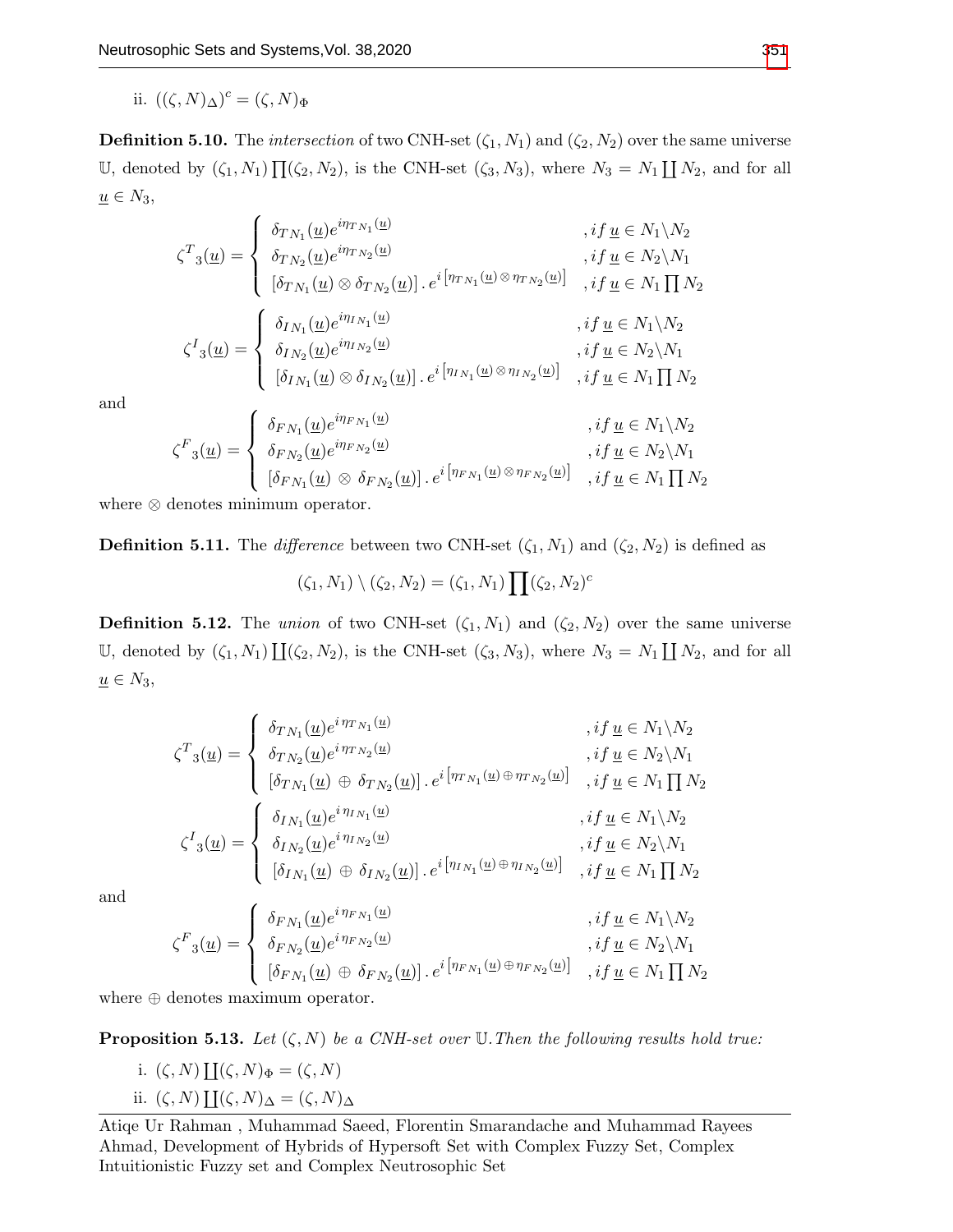iii.  $(\zeta, N) \prod (\zeta, N)_{\Phi} = (\zeta, N)_{\Phi}$ iv.  $(\zeta, N) \prod (\zeta, N)_{\Delta} = (\zeta, N)$ v.  $(\zeta, N)_{\Phi} \coprod (\zeta, N)_{\Delta} = (\zeta, N)_{\Delta}$ vi.  $(\zeta, N)_{\Phi} \prod (\zeta, N)_{\Delta} = (\zeta, N)_{\Phi}$ 

**Proposition 5.14.** Let  $(\zeta_1, N_1)$ ,  $(\zeta_2, N_2)$  and  $(\zeta_3, N_3)$  are three CNH-sets over the same universe U. Then the following commutative and associative laws hold true:

i.  $(\zeta_1, N_1) \prod (\zeta_2, N_2) = (\zeta_2, N_2) \prod (\zeta_1, N_1)$ ii.  $(\zeta_1, N_1) \coprod (\zeta_2, N_2) = (\zeta_2, N_2) \coprod (\zeta_1, N_1)$ iii.  $(\zeta_1, N_1) \prod ((\zeta_2, N_2) \prod (\zeta_3, N_3)) = ((\zeta_1, N_1) \prod (\zeta_2, N_2)) \prod (\zeta_3, N_3)$ iv.  $(\zeta_1, N_1) \coprod ((\zeta_2, N_2) \coprod (\zeta_3, N_3)) = ((\zeta_1, N_1) \coprod (\zeta_2, N_2)) \coprod (\zeta_3, N_3)$ 

**Proposition 5.15.** Let  $(\zeta_1, N_1)$  and  $(\zeta_2, N_2)$  are two CNH-sets over the same universe U. Then the following De Morganss laws hold true:

- i.  $((\zeta_1, N_1) \prod (\zeta_2, N_2))^c = (\zeta_1, N_1)^c \prod (\zeta_2, N_2)^c$
- ii.  $((\zeta_1, N_1) \coprod (\zeta_2, N_2))^c = (\zeta_1, N_1)^c \prod (\zeta_2, N_2)^c$

# Discussion on particular cases of CFH-sets, CIFH-sets and CNH-sets

- If  $\zeta(\underline{\lambda}) = \langle \zeta^T(\underline{\lambda}), \zeta^I(\underline{\lambda}), \zeta^F(\underline{\lambda}) \rangle$ ,  $\bar{\zeta}$  =  $\delta_T + \delta_I + \delta_F \leq 3^+(\sigma r \leq \bar{\delta}_T + \delta_I + \delta_F \leq 3)$ is replaced by  $\zeta(\underline{\lambda}) = \langle \zeta^T(\underline{\lambda}), \zeta^F(\underline{\lambda}) \rangle$ ,  $0 \leq \delta_T + \delta_F \leq 1$  (or  $0 \leq |\delta_T + \delta_F| \leq 1$ ) with omission of indeterminacy, then complex neutrosophic hypersoft set reduces to complex intuitionistic fuzzy hypersoft set.
- If  $\zeta(\underline{\lambda}) = \langle \zeta^T(\underline{\lambda}), \zeta^I(\underline{\lambda}), \zeta^F(\underline{\lambda}) \rangle$  is replaced by  $\zeta(\underline{\lambda}) = \langle \zeta^T(\underline{\lambda}) \rangle$  with omission of indeterminacy and falsity, then complex neutrosophic hypersoft set reduces to complex fuzzy hypersoft set.

This concludes that complex fuzzy hypersoft set and complex intuitionistic fuzzy hypersoft set are the particular cases of complex neutrosophic hypersoft set. Since Complex fuzzy hypersoft sets and complex intuitionistic fuzzy hypersoft sets cannot handle imprecise, indeterminate, inconsistent, and incomplete information of periodic nature so to overcome this hurdle, complex neutrosophic hypersoft set is conceptualized.

# Conclusion

In this work, new hybrids of hypersoft set i.e. complex fuzzy hypersoft set, complex intuitionistic fuzzy hypersoft set and complex neutrosophic hypersoft set, are conceptualized with their some fundamentals and theoretic operations. Future study may include other hybrids

Atiqe Ur Rahman , Muhammad Saeed, Florentin Smarandache and Muhammad Rayees Ahmad, Development of Hybrids of Hypersoft Set with Complex Fuzzy Set, Complex Intuitionistic Fuzzy set and Complex Neutrosophic Set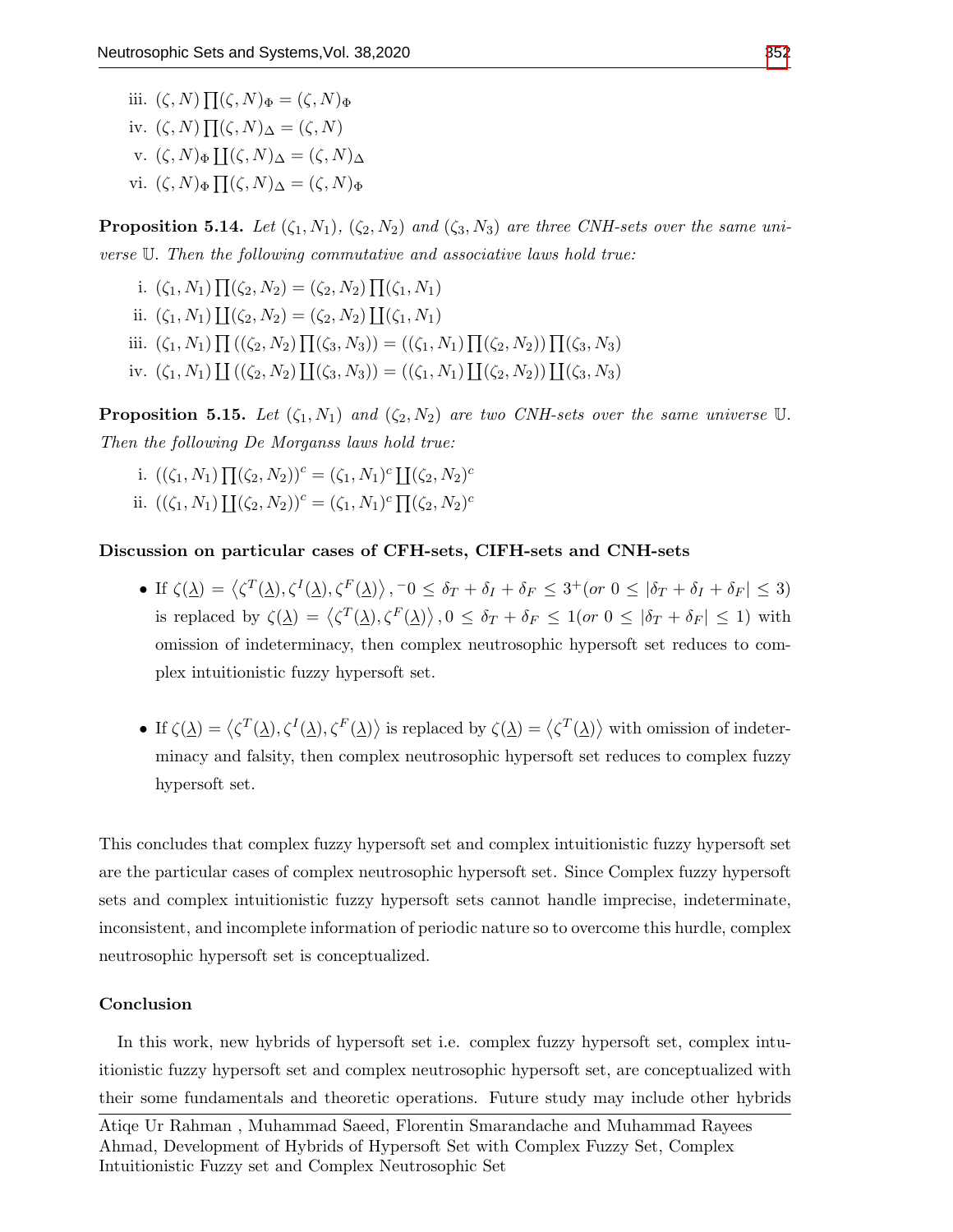of hypersoft set with interval-valued complex fuzzy set etc., similarity and distance measures, aggregations operators and applications in multi-criteria decision making problems.

#### References

- <span id="page-18-0"></span>[1] Zadeh, L. A., Fuzzy Sets, Inform. And Control 1965, 8, 338 - 353.
- <span id="page-18-1"></span>[2] Molodtsov, D. A., Soft set theory First result, Computers Math. Appl. 1999, 37(4/5), 19-31.
- <span id="page-18-2"></span>[3] Ramot, D., Milo, R., Friedman, M., and Kandel, A., Complex fuzzy sets, IEEE Trans. Fuzzy Syst., 2002, 10(2), 171186.
- <span id="page-18-3"></span>[4] Ramot, D., Friedman, M., Langholz, G., and Kandel, A., Complex fuzzy logic, IEEE Trans. Fuzzy Syst., 2003, 11(4), 450461.
- <span id="page-18-4"></span>[5] Maji, P. K., Biswas, R., and Roy, A. R., Fuzzy soft sets, *J. Fuzzy Math.* **2001**, 9(3), 589-602.
- <span id="page-18-5"></span>[6] Cağman, N., Enginoğlu, S. and Citak, F., Fuzzy Soft Set Theory and Its Applications, Iranian Journal of Fuzzy Systems 2011, 8(3), 137-147.
- <span id="page-18-6"></span>[7] Nadia, A., Complex fuzzy soft set, Master Thesis, Universiti Kebangsaan Malaysia 2010.
- <span id="page-18-7"></span>[8] Thirunavukarasu, P., Suresh, R. and Ashokkumar, V., Theory of Complex Fuzzy Soft Set and its Applications, International Journal for Innovative Research in Science and Technology 2013, 3, 13-18.
- <span id="page-18-8"></span>[9] Atanassov, K., Intuitionistic fuzzy sets, Fuzzy Sets Syst 1986, 20, 8796.
- <span id="page-18-9"></span>[10] Alkouri, A. M. D. J. S., and Salleh, A. R., Complex intuitionistic fuzzy sets, In AIP Conference Proceedings, American Institute of Physics 2012, 1482 (1), 464-470.
- <span id="page-18-10"></span>[11] Kumar, T. and Bajaj, R.K., On Complex Intuitionistic Fuzzy Soft Sets with Distance Measures and Entropies, Journal of Mathematics 2014, 2014, 12.
- <span id="page-18-11"></span>[12] Ali, M., and Smarandache, F., Complex Neutrosophic Set, Neural Computing and Applications 2016, 25, 1-18.
- <span id="page-18-12"></span>[13] Smarandache, F., A unifying field in logics neutrosophy: neutrosophic probability, set and logic, American Research Press, Rehoboth1999.
- <span id="page-18-13"></span>[14] Broumi, S., Bakali, A., Smarandache, F., Talea, M., Ali, M., and Selvachandran, G., Complex neutrosophic soft set, Infinite Study, 2017.
- <span id="page-18-14"></span>[15] Smarandache, F., Extension of Soft Set to Hypersoft Set, and then to Plithogenic Hypersoft Set, Neutrosophic Sets Syst. 2018, 22, 168-170.
- <span id="page-18-15"></span>[16] Saeed, M.; Ahsan, M.; Siddique, M. K., and Ahmad, M. R., A Study of The Fundamentals of Hypersoft Set Theory, International Journal of Scientific and Engineering Research 2020, 11.
- [17] Saqlain, M.; Jafar, N.; Moin, S.; Saeed, M., and Broumi, S., Single and Multi-valued Neutrosophic Hypersoft set and Tangent Similarity Measure of Single valued Neutrosophic Hypersoft Sets, Neutrosophic Sets Syst. 2020, 32(1), 20.
- [18] Saqlain, M.; Moin, S.; Jafar, M. N.; Saeed, M., and Smarandache, F., Aggregate Operators of Neutrosophic Hypersoft Set, Neutrosophic Sets Syst. 2020, 32(1), 18.
- [19] Saqlain, M.; Saeed, M.; Ahmad, M. R., and Smarandache, F., Generalization of TOPSIS for Neutrosophic Hypersoft set using Accuracy Function and its Application, Neutrosophic Sets Syst. 2019, 27(1), 12.
- <span id="page-18-19"></span>[20] Martin, N.; Smarandache, F., Concentric Plithogenic Hypergraph based on Plithogenic Hypersoft setsA Novel Outlook, Neutrosophic Sets Syst. 2020, 33(1), 5.
- <span id="page-18-16"></span>[21] Cağman, N., Citak, F., Enginoglu, S., FP-Soft set Theory and its Applications, Annals of Fuzzy Mathematics and Informatics **2011**, 2(2), 219-226.
- <span id="page-18-17"></span>[22] Zhang, G., Dillon, T.S., Cai, K.Y., Jun, M. and Lu, J., Operation Properties and  $\delta$ -Equalities of Complex Fuzzy Sets, International journal of approximate reasoning 2009, 50(8), 1227-1249.

<span id="page-18-18"></span><sup>[23]</sup>